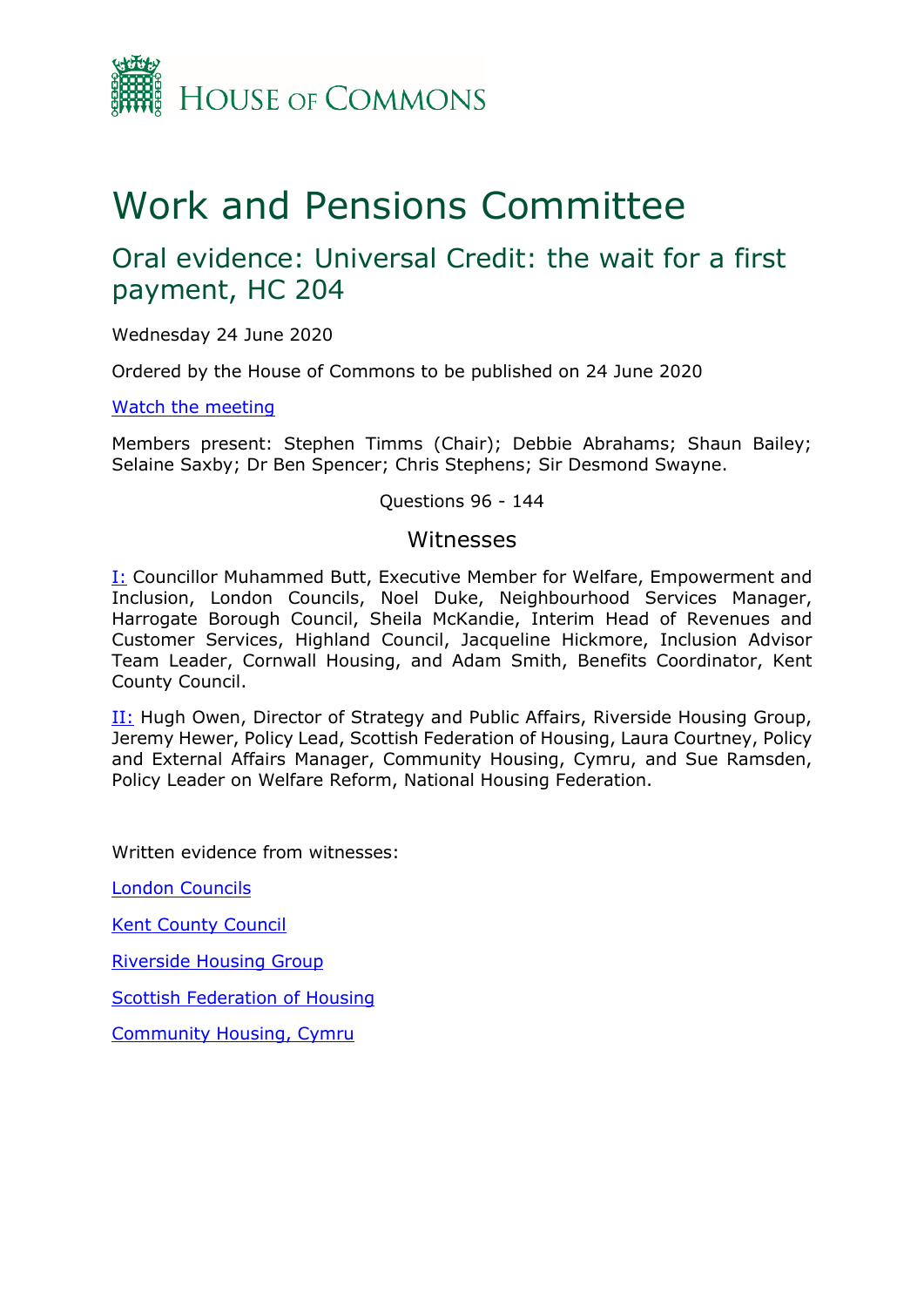

## Examination of witnesses

<span id="page-1-0"></span>Witnesses: Councillor Muhammed Butt, Noel Duke, Sheila McKandie, Jacqueline Hickmore and Adam Smith.

Q96 **Chair:** Can I give everybody a very warm welcome to the meeting of the Select Committee and particularly welcome our five witnesses joining us for this first panel? Thank you all very much for being willing to join us and to help us out in this inquiry. First of all, I am going to ask each of you to very briefly introduce yourself. I will start with Muhammed Butt.

*Councillor Butt:* Good morning. I am Councillor Muhammed Butt. I am the executive member for London Councils for Welfare, Empowerment and Inclusion. I am here to give evidence in relation to London Councils' perspective.

**Chair:** Thank you very much indeed, welcome.

*Noel Duke:* Good morning, Chair, members of the Committee and fellow participants. I am Noel Duke, Neighbourhood Services Manager at Harrogate Borough Council, a stock-retaining local authority in North Yorkshire.

*Sheila McKandie:* Good morning, Chair, panel members and Committee. I am the Interim Head of Revenues and Customer Services at the Highland Council in the north of Scotland. I am responsible for local taxation and for welfare-related matters. I also led implementation of Universal Credit for the local authority. It was the first site in Scotland to go live with Universal Credit.

*Jacqueline Hickmore:* Hello, I am Jacqui Hickmore. I am a team leader for inclusion advisers based in Cornwall Housing. We manage the Cornwall Council's stock. We support tenants with Universal Credit benefits, so we talk to everybody who claims Universal Credit.

*Adam Smith:* Good morning, everyone. My name is Adam Smith. I work for Kent County Council in the 18-plus care leavers' team.

Q97 **Chair:** Thank you all very much for joining us. From the Committee's point of view, it is great to have such a widely spread set of witnesses from around the country. I am going to start with the first question. There was a report from Southwark Council called "Safe as Houses", which said that Universal Credit claimants are more likely to be in rent arrears than housing benefit claimants, those who are still claiming housing benefit. I would be interested to hear from each of you whether that is your experience and, if it is, to what extent you think that the five-week wait in Universal Credit is the reason for that. Can we start with Muhammed Butt?

*Councillor Butt:* First, thank you for that question. The five-week delay has impacted quite severely. In the report you mentioned that Southwark commissioned, 64% of the tenants who claimed Universal Credit did end up in arrears because of the delay. A further 12 councils have participated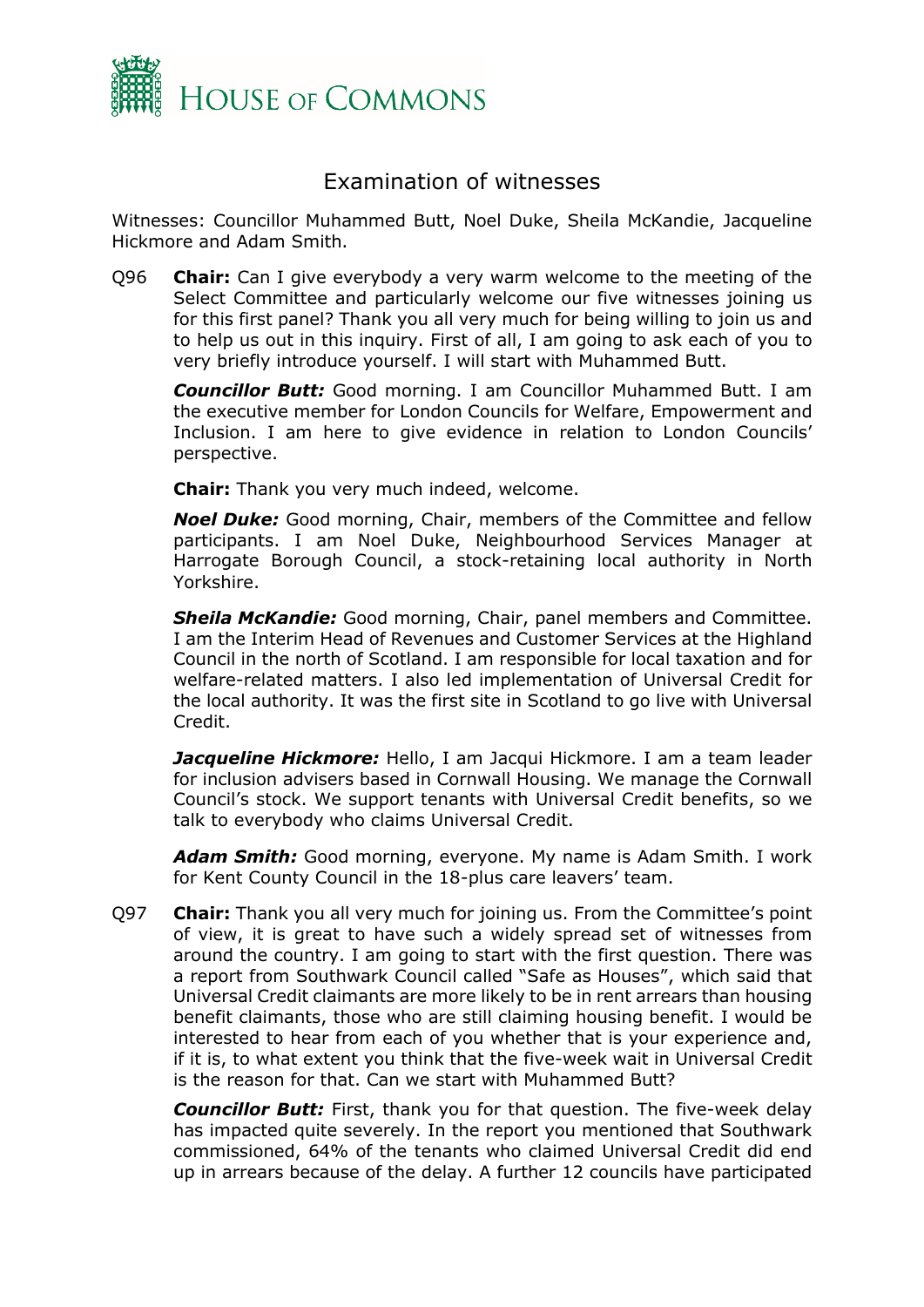

in further research. In my own council, Brent, the continuation of that fiveweek delay has led to the delay being perpetuated because there are other factors in relation to it. When you end up waiting for five weeks, people end up asking for the loan, which further perpetuates the situation that people find themselves in. As soon as they make a claim, then they are applying for a loan and you end up with people being in debt from the very start, so it is not helpful to have that delay and then the loan being another issue.

Q98 **Chair:** Can I ask about the number there? You said 64% of tenants who were in receipt of Universal Credit were in arrears. Do you have the comparable figure for those who are on housing benefit?

*Councillor Butt:* I do not have it to hand, but I can provide that data. The legacy systems are slightly different, aren't they? If people are making new claims, you have the rolling up of the six benefits into one Universal Credit and people end up with no income. That is a slightly different scenario, where we end up with people who claimed the housing benefit and the other benefits. At least they had some form of income. On Universal Credit, everything stops, and you have to wait for the five-week delay.

*Noel Duke:* Our experience is that that would be the case. Universal Credit claimants are more likely to be in arrears than housing benefit claimants. That is down to the fact that when somebody claims Universal Credit, they will be in debt from the start, and once on Universal Credit they remain in debt. In the housing benefit situation, once the housing benefit is assessed, assuming everything necessary has been provided, any outstanding arrears debt will be cleared by the housing benefit. Just some figures: our experience at the moment, this week, is that 56% of our Universal Credit tenants are in arrears. The number for housing benefit claimants, legacy benefit claimants, is nearer to 30%.

**Chair:** That is an interesting figure. Thank you.

*Noel Duke:* The impact of the five-week wait, yes, that clearly has an impact because it only applies to Universal Credit and not to housing benefit.

*Sheila McKandie:* In Highland, we have 313 tenants in receipt of Universal Credit and about 800—almost 900—in receipt of housing benefit. Of those, 212 are in arrears because of Universal Credit and about 60 to 70 in arrears on housing benefit. We certainly have evidence of more arrears for those on Universal Credit, but we think there are a few different things at play. There is obviously the five-week wait, which we do not have for the housing benefit system, and that is certainly putting people into arrears. We do put people into discretionary housing payments when we are aware that they have a shortfall in their rent for housing benefit because we have that information and we can put that immediately into play. We do not receive from DWP information relating to Universal Credit claimants with regard to, for example, the benefit cap, so we cannot put a discretionary housing payment into payment immediately.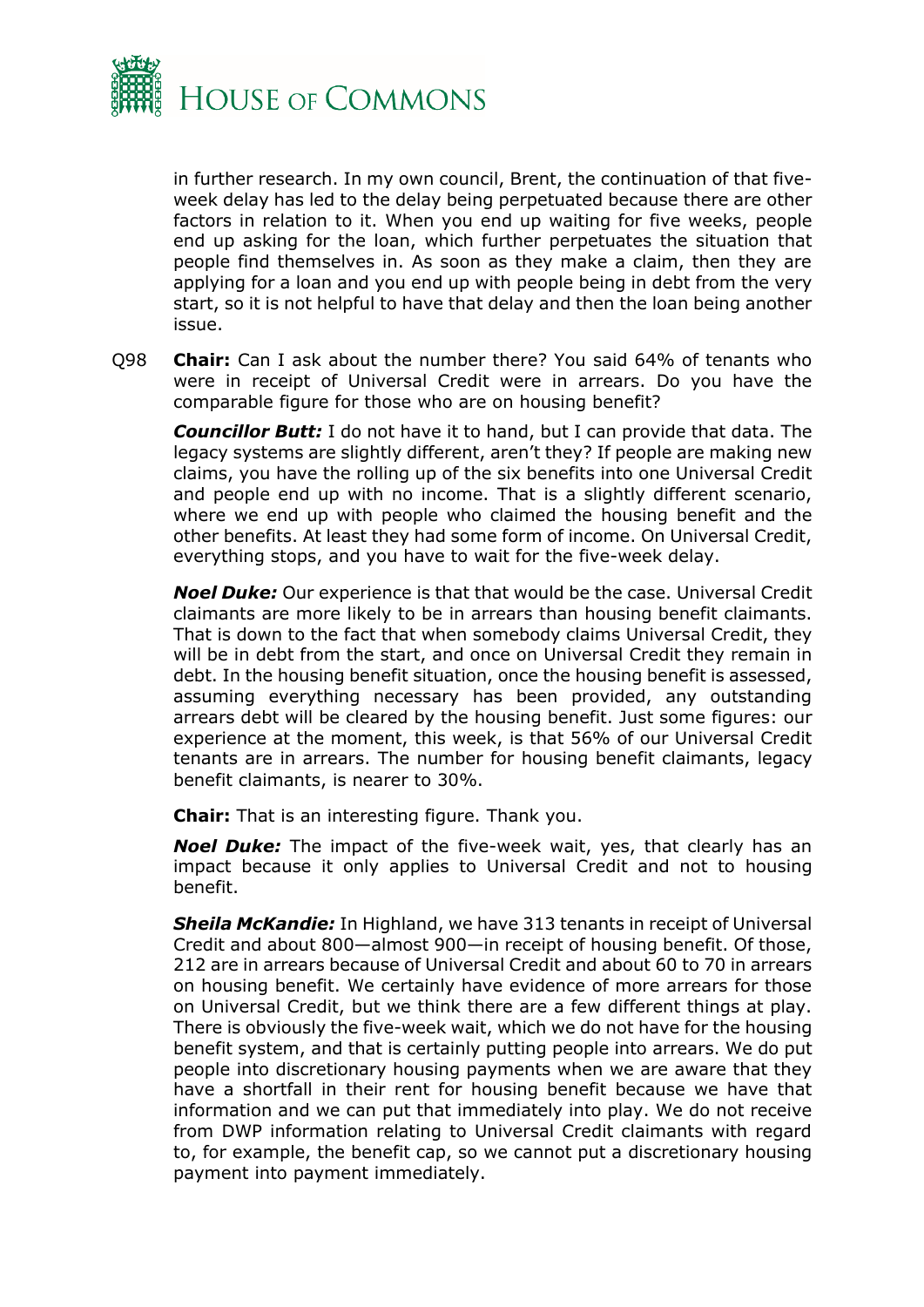

We have to try to identify who these people are; we have to invite claims. We work very closely with our housing associations, which always put information out to their tenants to ensure that they do take up their entitlement to DHPs, but we think there is more scope for DWP to share details with local authorities to ensure that discretionary housing payments can be put into place when people are falling into arrears for various reasons. The five-week delay is part of it. I do not think it is the complete story.

Q99 **Chair:** On the figures you gave at the start, did I understand correctly that about two-thirds of your tenants who are in receipt of Universal Credit are in arrears? Is that right?

#### *Sheila McKandie:* Sorry, 45%.

Q100 **Chair:** In the case of your housing benefit recipients, what is the proportion in arrears?

**Sheila McKandie:** It is a much lower percentage. When we initially implemented Universal Credit, there was a significant gap between the arrears figures for Universal Credit and housing benefit. That has come down over time—they are beginning to merge—but there is still a difference between housing benefit and Universal Credit.

**Chair:** Thank you very much. Ms Hickmore.

**Jacqueline Hickmore:** We have a very similar situation to what everybody else is reporting. We have 2,217 of our tenants on Universal Credit. Of those, over 1,000 were never in arrears before, but now about 534 of those who were not in arrears when they first claimed Universal Credit are now in arrears. The five-week wait is difficult for a lot of people and taking an advance is putting them into debt as well as being in debt with the rent. Quite often people who have been in employment and had quite a good job may have bills and expenses that they could afford at the time, but of course they still have those bills and expenses so it does put people into difficulty.

*Adam Smith:* Most of our young people are in receipt of Universal Credit rather than housing benefit so I cannot compare the two. The vast majority are in receipt of Universal Credit. I would like to say though that the main reason I feel that most of our young people are in rent arrears with Universal Credit is the difficulty in getting housing costs paid direct to the landlord. The Committee is probably well aware that young people who are care leavers are one group that can get payments made direct to the landlord, but we still seem to have difficulty, certainly with the first payment. It often goes to the young people themselves. That ties in with if they have taken out their advance payment and their Universal Credit is reduced; it is a case of robbing Peter to pay Paul in lots of cases. They may have electricity bills to pay, gas or council tax, and then they do not pay the whole amount to the landlord. That is one of the problems that we have in particular: getting the direct payments from day one.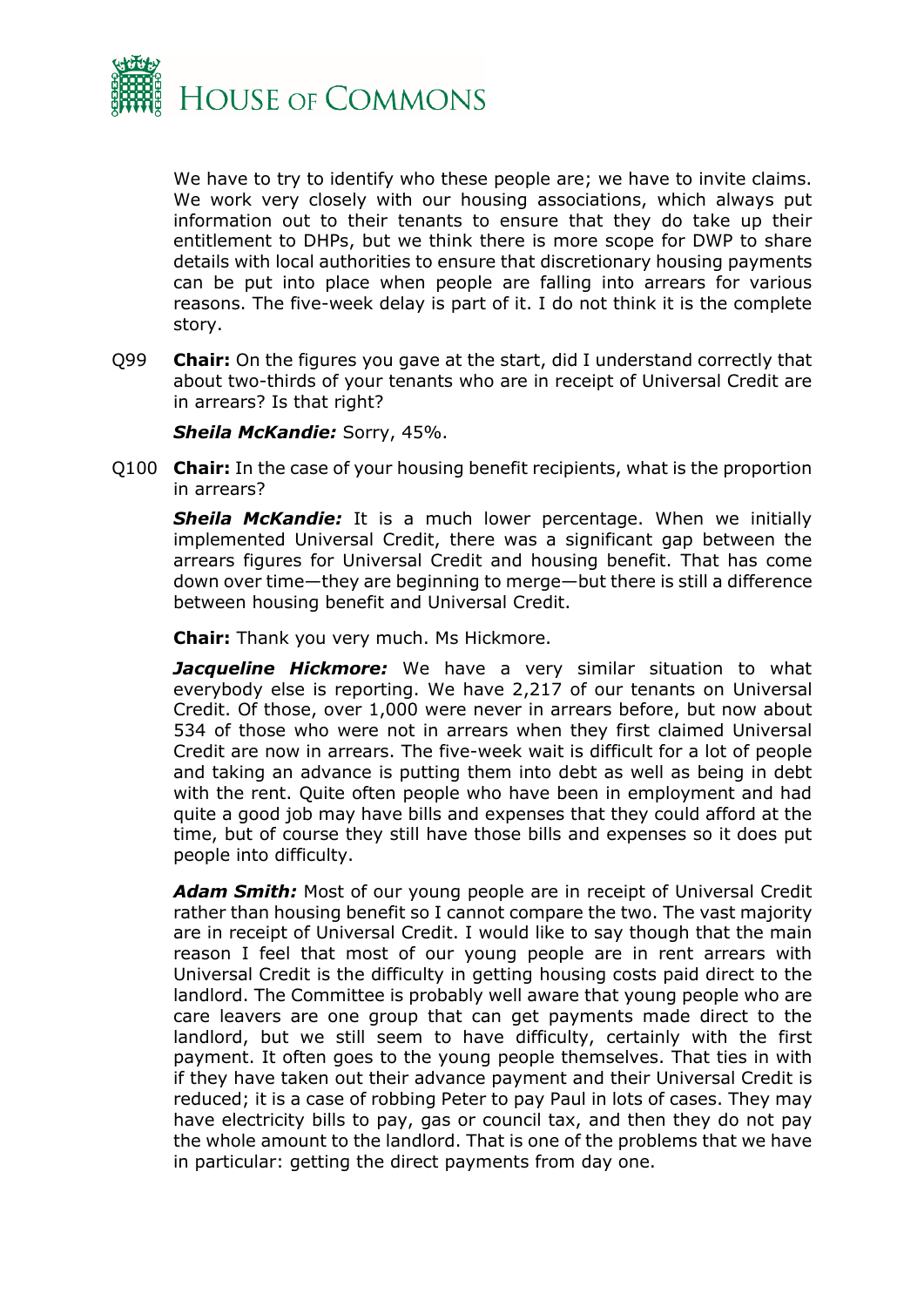

Q101 **Sir Desmond Swayne:** I was very interested in that comment, that the five-week wait might not be the whole story. Have your studies enabled you to drill down into the data to determine the extent to which arrears may be occasioned by the circumstance that led to the natural migration to Universal Credit or to the five-week wait, to what extent the different causes might contribute?

**Chair:** Who wants to start?

**Sir Desmond Swayne:** I will take that as a no. It would be very interesting to know what the balance was as to the extent. There are life-changing events that can lead you to move from legacy benefits to Universal Credit. What we need to know is to what extent the arrears are attributable to the life-changing event or to Universal Credit's five-week wait.

**Chair:** I thought I saw a hand up. Go ahead.

*Noel Duke:* We have not done the scientific research on this matter—we carry out the landlord function, my role and my team, not to deal with the revenue and benefits side of things—but anecdotally what we find, particularly with our new tenants, is that they already come to us with a series of life-changing issues. They may come to us because they have been made homeless; they may come to us with addictions to drugs or alcohol or with mental health problems, so the five-week wait for payment does not cause those problems; it does not cause the arrears. It adds to the problems and it makes those problems that they already carry far worse.

Q102 **Sir Desmond Swayne:** We are in want of some scientific study. Can I ask another question? To what extent are you maintaining data on new claimants, new to the benefit system, who have come straight on to Universal Credit? It would be very interesting to see how their performance in rent arrears compares with those moving via natural migration.

**Chair:** Is anyone able to help us on that?

*Councillor Butt:* If you take the data that has been provided by the DWP from 1 March to 10 May, I think, we have had over 400,000 new claimants claim Universal Credit. Out of that, over 230,000 were claimants in the outer London boroughs, such as Brent and Newham, which had the highest number of claimants. What we have found is that as soon as they have had those life-changing circumstances—people may have lost their jobs, those kinds of things, and have made new claims—because they do not have the requisite savings or perhaps have had the opportunity to serve out a notice period, because those individuals are new claimants, we can demonstrate that a lot of those individuals have ended up in debt quite quickly because of that five-week delay because they have had no income. The data is there, and we can provide the exact same data from the DWP that backs that up. People are ending up in debt in relation to new claims and the fiveweek wait and then perhaps taking on loans as well.

Q103 **Sir Desmond Swayne:** Can you provide us with that data?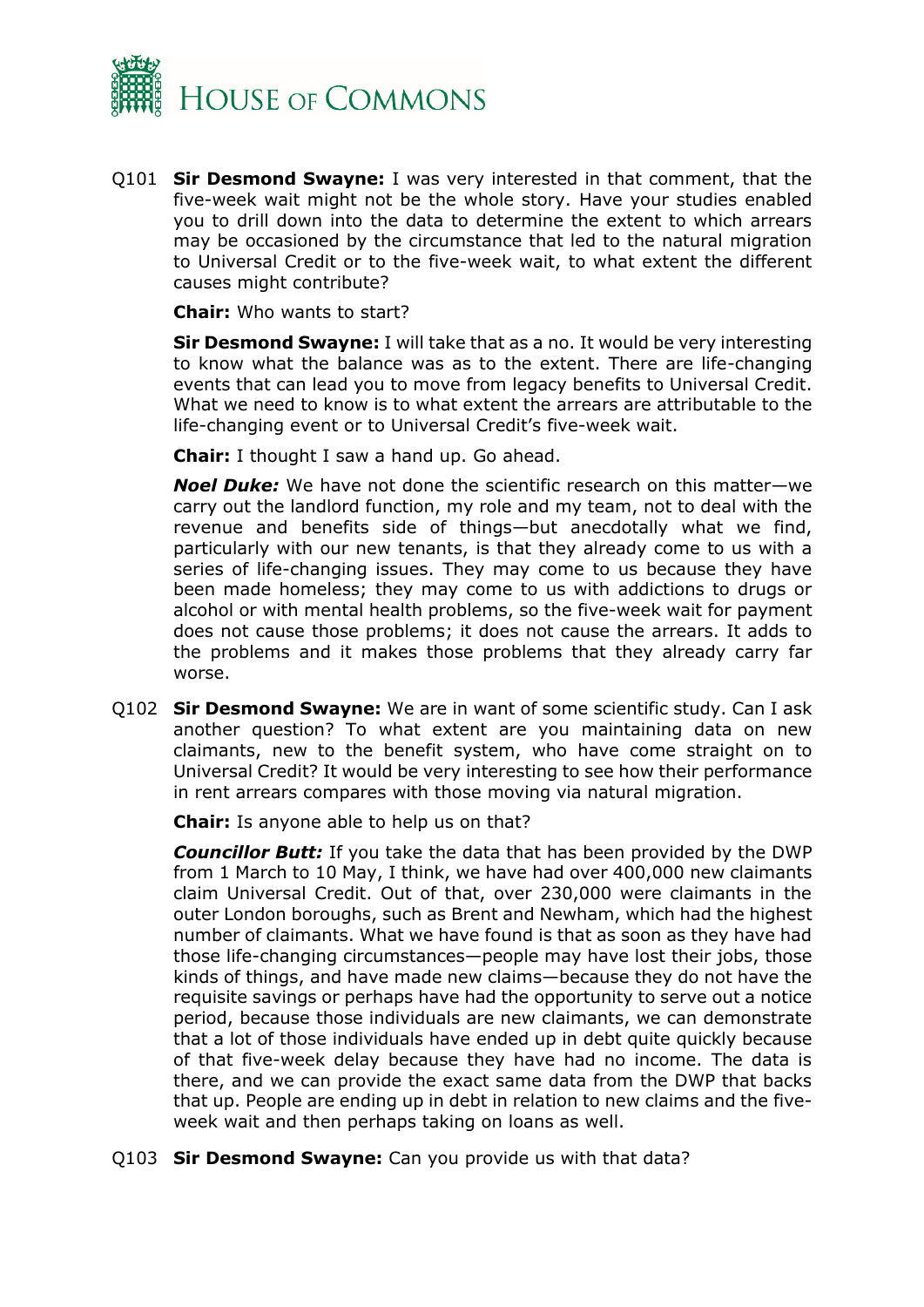

*Councillor Butt:* Yes. It has been provided to us by DWP, but we also have reports that we have commissioned from the Smith Institute. We can provide that data, no problem at all.

Q104 **Sir Desmond Swayne:** Thank you very much. The 400,000 figure is a London-wide figure, isn't it?

*Councillor Butt:* That is London-wide, across all London boroughs and the City of London. That is 401,000 from 1 March to 10 May and the 235,000 that make up almost 60% of the new claimants have been in the outer London boroughs. Places like Newham and Brent have seen some of the highest numbers of new claimants.

Q105 **Sir Desmond Swayne:** The Zacchaeus 2000 Trust has told us that the run-ons that are now available on a number of legacy benefits have not made any difference to the number of social tenants in arrears. Is that your experience or have the run-ons had some beneficial impact on arrears? Otherwise, what have they done with it?

*Councillor Butt:* The run-on payment exacerbates the situations people find themselves in because it is a loan. It is not a payment, so people are reluctant to take on the payments and take on the extra debt. If they still have to continue to pay the utility bills and pay for food, look after their household commitments and still continue to make payments to the rent, why would they take on more debt that would put them further down in the situation?

**Chair:** The run-ons are not—I think they are benefits, straightforward payments. They are not repayable, the run-ons.

Q106 **Sir Desmond Swayne:** I think you are confusing the run-ons with advances. Have the run-ons made a difference?

**Chair:** Apologies, yes.

*Councillor Butt:* They help in the short term for some individuals, yes.

Q107 **Sir Desmond Swayne:** Do we have figures to show that there was any impact when the run-ons were made available? Have they made any impact on the data?

*Councillor Butt:* I do not have the exact figures for every London borough, but that data can be provided, yes.

**Chair:** If there is anything that we can obtain, we would find it helpful.

*Sheila McKandie:* The HP run-ons have definitely helped with rent arrears. How you equate that to the reduction it has had is very difficult because what it is doing is paying two weeks' additional rent, so it must be contributing to a reduction in rent arrears. How you quite equate that to the level of reduction would be quite difficult because of course what the run-ons do not do is assist with daily living expenses. An individual who is receiving run-ons is still experiencing this shortfall, this drop in their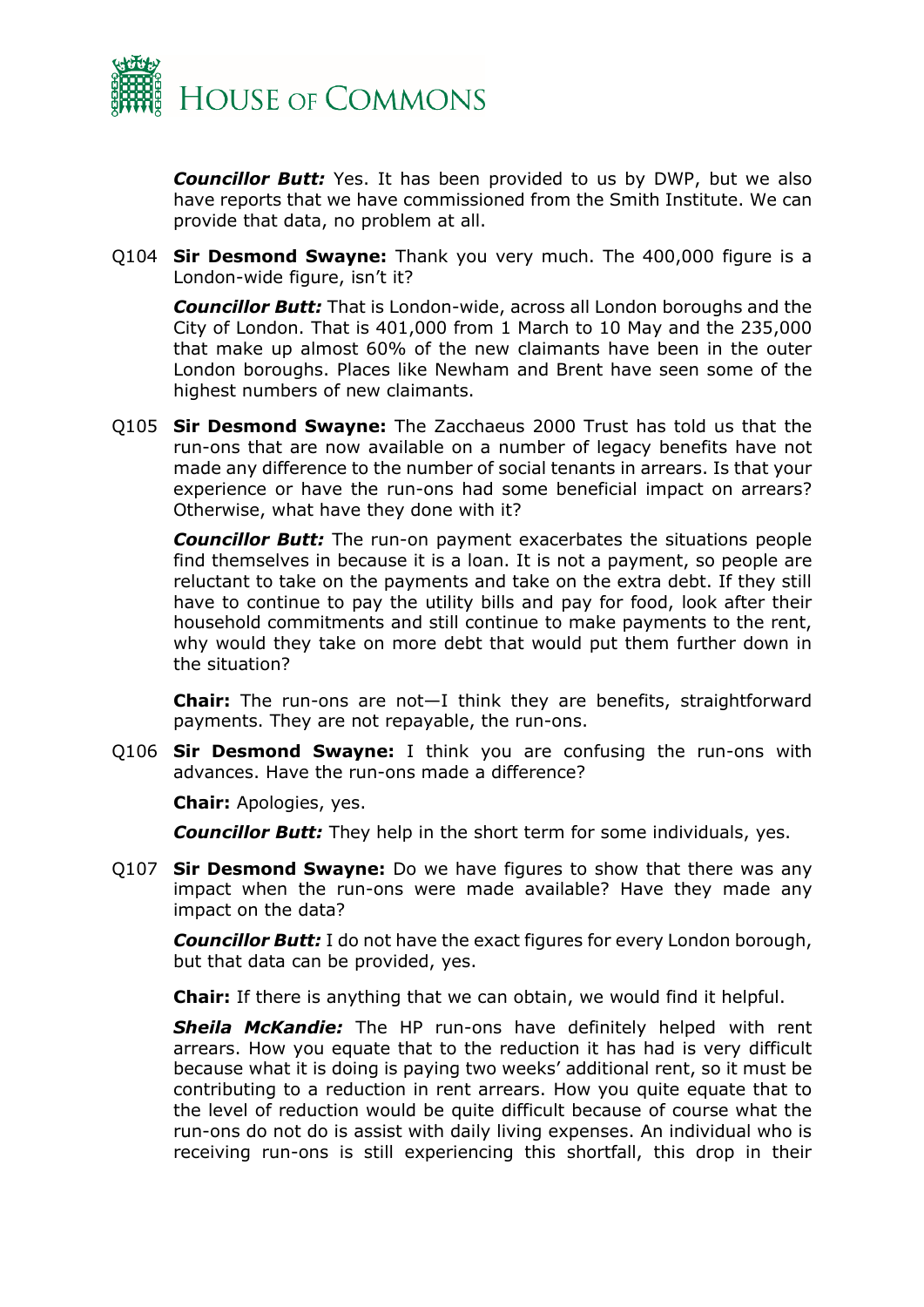

income during that five-week wait, and they are getting into debt or getting further into debt. It is very difficult.

While it is very helpful, I personally would like to see the HP run-ons—and maybe this is something Government can look at—cover that five-week waiting period so it is seamless for tenants because it is very difficult for people to manage when they are on very finite finances and they have no cushion in the bank for shock expenses that might come in and just for day-to-day living. That is where HP run-ons and other legacy benefit runons have some role to play, but I do think they should cover the five-week waiting period. That would be helpful for tenants.

Q108 **Sir Desmond Swayne:** I have a question about the Harrogate pilot. How many people have been transferred on to the pilot so far? Have you taken a view as to the extent to which the Department for Work and Pensions could provide more assistance to those tenants with managing their finances?

*Noel Duke:* I was expecting that question. The DWP is somewhat reluctant to release volume figures to us. We are aware that since July last year when we saw the suspension of the pilot, 11 of our tenants have been transferred, have been moved to Universal Credit from a legacy benefit. Neil Couling advised us in a letter in February that by Christmas last year there were 69 customers in total who would be in the pilot. I asked for an update ahead of this meeting and was referred to a Universal Credit Written Question HL457, tabled by Baroness Lister of Burtersett and responded to on 29 January, which basically just referred to the 69 people who were included in the pilot. The answer to the numbers question, Chair, is that we are aware of how many of our own tenants have been transferred—that is 11—but we are not aware of the bigger numbers more generally.

In terms of what else the DWP could do during that pilot through Jobcentre Plus, there is little else it could do that it was not already doing. It was doing a fantastic piece of work in terms of providing support to claimants, coming alongside claimants and helping them with their claims from the beginning to the end. It was also working with stakeholders. The communications with us, as a key stakeholder, were impressive. We were having regular meetings; we had agreed communications. I do not think there was any more it could do as far as the pilot went. It was a very positive experience in terms of the support that was given.

**Sir Desmond Swayne:** Thank you, that is very helpful.

Q109 **Shaun Bailey:** I want to touch a bit more on advance payments and the relation they have with housing. My first question of three is to what extent do you find that advance payments have helped address some of the problems that tenants are facing while they are in this five-week wait? Do you think that they help avoid rent arrears both on receipt of the advance payment and during the repayment period?

**Chair:** Shaun, I am going to suggest that before we go back to the witnesses, can you say what the three questions are, in the hope of saving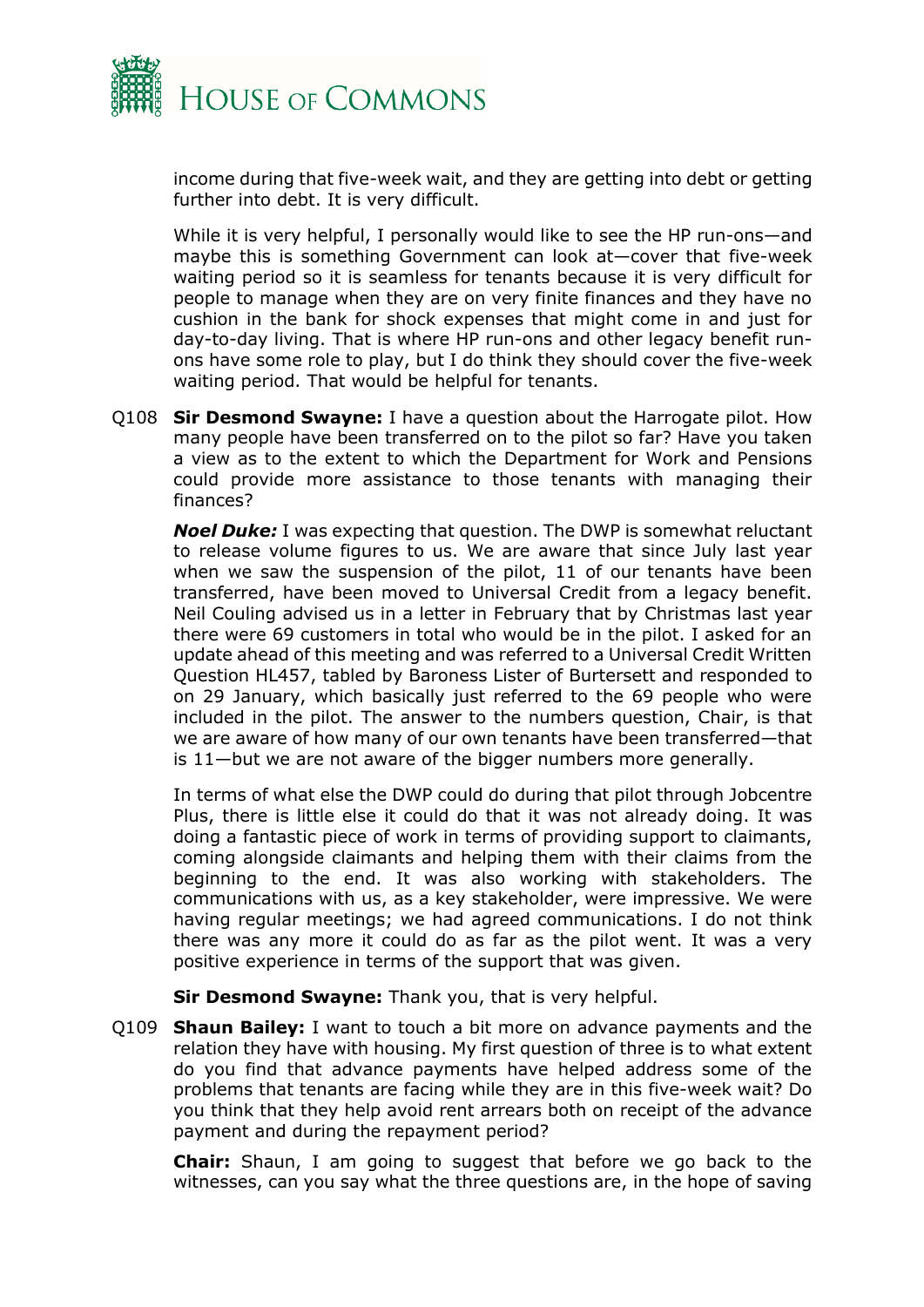

a little bit of time?

**Shaun Bailey:** Of course, yes, Chair. Secondly, I was reading a report from Bright Blue from March 2019 that seemed to suggest that one of the issues around advance payments—and subsequent debt in particular—was around the fact that some people were under-claiming when they were putting in an application for an advance payment. I want to check whether that was the experience of the panel members and if they had any data on that. Also as a percentage, because it has been noted that the percentage repayments of some people with advance payments are really varied, what do those averages, particularly in the local authorities, look like?

Finally, to pick up on what Adam touched on, what are your views around whether UC should be paid directly to landlords and what impact that would have on those service providers?

**Chair:** Thank you. Let's try it in the other order this time. Mr Smith, do you have any comments on those points about advances?

*Adam Smith:* Direct payments to landlords: it is a big issue with care leavers. It is often that the first payment, despite the fact that we have applied for direct payments to landlords, will go through direct to young people themselves. When a person has limited income, they often will spend a certain amount of money trying to deal with all their debts. If the payment has gone to the young person rather than the landlord, it is quite common for that money not to be paid over to the landlord. All that does is create an area of dispute between the young person and the landlord. It does not necessarily always mean that the placement finishes, ends, but it is an area of dispute that we try to resolve.

The main problem is the fact that on the claim form for Universal Credit there is no question that asks if this person is a care leaver. The Department for Work and Pensions has no idea, unless that information is voluntarily given at the interview, that the young person is a care leaver. The advantages of being a care leaver—the direct payments, the exemption from the shared accommodation rate—does not come though until we can get involved and try to resolve the problem. Certainly in my experience, and I have been in post for about two years, that is the one big issue that we have with Universal Credit, payments to the landlord.

*Jacqueline Hickmore:* I agree. With the advance payments, it does have a big impact on tenants' affordability. Often there are other deductions that have to come out once they get their Universal Credit payments. I do speak to quite a lot people who say, "No, I do not want to take the advance." They have had maybe a last pay of their wages and they want to try to not use the advance, if possible, or may just take a small amount. Another big problem is people who maybe have a history of having rent arrears. If they are paid the advance and it is the full amount and it includes a bit of housing, they do not then pay us. Again, I agree with Adam, we have the same situation where the first time we apply for an alternative payment arrangement, quite often the first payment goes to the tenant and they do not always pay that to us.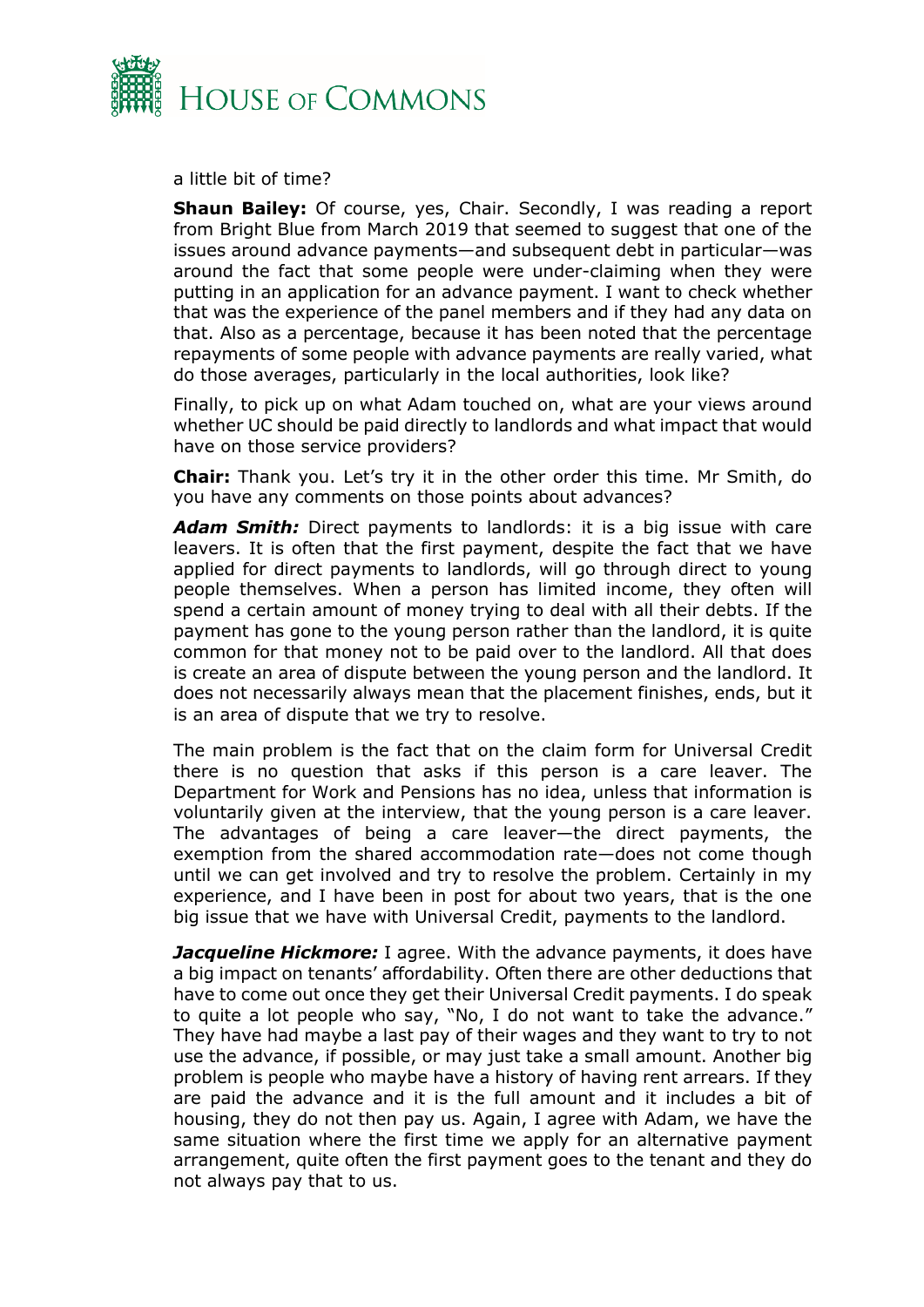

The four-week payment run for us getting direct payments causes a lot of problems because when the tenant is paid their Universal Credit, if we are getting direct payments, it then gets sent to the UC payments centre and it can be three weeks later that we get our payment, which means sometimes the rent payments are coming to us up to eight weeks late. That can cause a big problem. This is causing a lot of stress for tenants as well because they are being told that their rent is being paid through Universal Credit and then they are getting letters saying the level of their arrears and it causes a lot of stress and worry. Trying to explain to people how the UC payment run works—when we get our payments, it is technically not arrears because it is late from Universal Credit—causes a lot of stress and worry to the tenants. On the whole, if people take out advances it is putting them in debt from the beginning, as well as possibly with rent arrears, and it is difficult to manage on such a low income. That is my bit.

*Sheila McKandie:* There is a certain reluctance to claim advance payments because of the debt that ensues and of course that debt follows you through until it is paid off. It is also contributing to in-work poverty because once people come off Universal Credit, they still have to pay back the advance payment. There is reluctance and we are finding that people are not opting for the advance payment and they are falling into arrears with their tenancies. As one of the other witnesses has alluded to, that creates difficulty between landlord and tenant and their relationship. One of the questions later on might be around landlords refusing to take Universal Credit payments. It influences the thinking of some landlords in terms of the payment patterns of some tenants.

Advance payment is perhaps something that could be looked at more closely to see how it could be better implemented and deducted going forward. It does have a disproportionate effect on families because they do not have elasticity in their finances. They find it even more difficult to pay it back than somebody who is perhaps salaried, who had taken out a loan for whatever purpose and is having to pay that back. It is more difficult for individuals on tighter incomes to do that.

*Councillor Butt:* A lot of the speakers have alluded to the fact that initially it can help, but the advance payments do not marry up with the way that the landlords work. They expect to have their payments in advance, where with Universal Credit some of the payments are in arrears so the time gap in between increases, increasing the pressure on the individuals making the claims, who do not want to fall further into debt. Yes, you can have the advance payment, but you still have to pay that back. There was a study, I think from the Resolution Foundation, that said about 38% of those who did not take the advance were unwilling to claim for fear of falling further into debt. That is one of biggest obstacles in the advance payments.

Q110 **Dr Ben Spencer:** I want to explore two areas. To start off with, new burdens payments, and what I would like to try to dig down to—and I would be very grateful for the witnesses' help here—is the cost of welfare reform.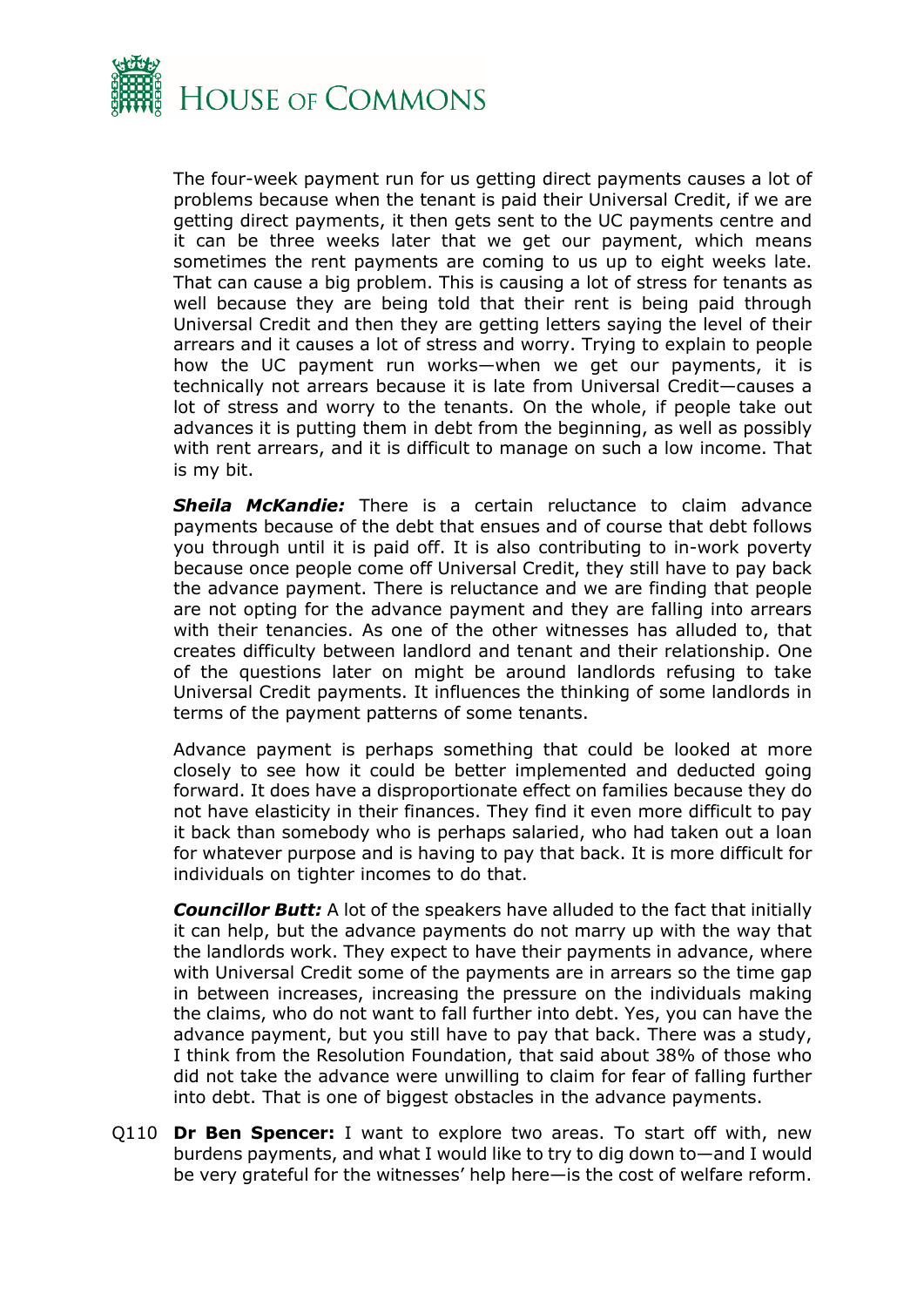

With what we are looking at at the moment and some of the impacts you are talking about, how much is due to the fact that we are shifting the welfare system to Universal Credit and how much is there an intrinsic issue with UC and the five-week wait itself? I think we need to separate those two things a bit to understand what direct impact UC and the five-week wait is having.

Looking at new burdens payments, these are paid to local authorities to cover the costs of the implementation of welfare reform. In your experience, what are the payments being used for? How specifically do issues around the five-week wait feature in this? More broadly, how do you think we should measure or appraise the cost of the implementation of reforms and try to answer that question of understanding better the impact of change as opposed to policy itself?

The second area I want to probe a bit is this. The Child Poverty Action Group has said to us that private landlords are refusing to accept Universal Credit and there are concerns that councils are incentivising landlords to take this on. I think this was mentioned a bit earlier. Are you aware of this and what have you done about it? How does Universal Credit and the fiveweek wait specifically bite into this? Is this something that you saw before with people on legacy benefits or is this something that has changed following the implementation of UC?

**Chair:** Councillor Butt, are you able to start us off on those two questions?

**Councillor Butt:** If you take a look at what has happened since the introduction of the welfare reforms, almost £12 billion has been taken out from benefits and all the different systems, from the legacy systems, in relation to that. When you take that amount of money out from individuals in trying to support the systems and the processes that are supposed to give some kind of support and dignity to individuals, there will be a knockon impact.

One of the things that we have had to do in relation to the second part of the question is work with landlords and give them incentive payments and guarantee the deposits so that they will take on individuals who are claiming benefits. Housing benefit used to be paid directly to the landlords. When it comes to Universal Credit, unless there are extenuating circumstances—and each case has to be done on a case-by-case basis—it becomes difficult for the landlords to have that trust and confidence that they will get their payments. One of the things that we in the councils have found is that on the legacy systems, we were able to support individuals because we were working with them.

As soon as people start going on to Universal Credit, it becomes online and they have to take the support of the Citizens Advice Bureau, for example, and then trying to get the information that relates to those individuals back from the DWP so we can put in holistic support becomes even harder. We are being forced to take a look at creating community hubs in our localities so that people can come to us and we can have those conversations and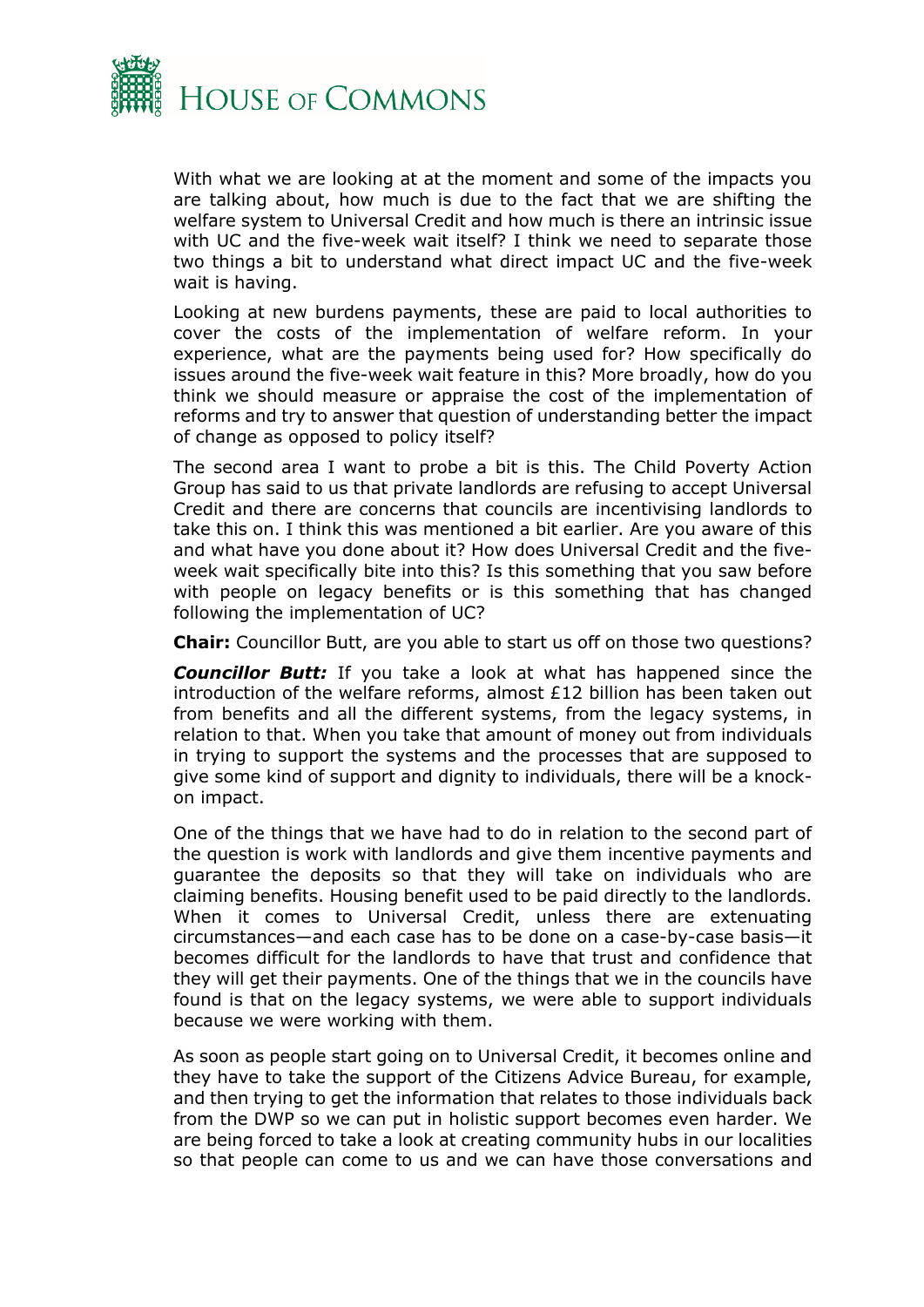

work with key partners such as Crisis, Citizens Advice Bureau and others who can put those mechanisms in place to support individuals.

*Noel Duke:* To put this into some context from a Harrogate Borough Council perspective, in 2019-20 we received just over £1,200 for the transition to UC cases—it was part of the new burdens funding—and a further £17,000 to meet the costs of the UC burdens, such as management activities dealing with complex cases, migrating cases across. This year, 2020-21, that has been reduced to £788 and £6,900 respectively. In the scheme of things, it does not make a massive difference.

To the specific question, to what extent do the additional associated costs of UC result from the five-week wait, it is difficult to give any hard and fast figures in terms of additional administrative costs. Most of the welfare benefits and Universal Credit work that our revenues team do and the costs are related to the administration of documents, for example, to cancel claims, set up and reassess claims, award run-ons and provide data to the DWP. We also have to provide additional help to tenants who have complex Universal Credit claims to put in, so it is the costs associated with that.

But from a landlord's point of view, which is where I come in specifically my team come in specifically—we work with our tenants, manage the tenants, and the extra costs of carrying out the landlord function are not accurately reflected at all in the new burdens funding. For example, because of the increased number of tenants in rent arrears we appointed a new housing officer, but with on-costs, those costs alone are in the region of £30,000. The new burdens funding does not touch the surface of that. In addition, we have rent loss, arrears, additional support, the cost of enforcement action, the knock-on effects, the knock-on costs of that enforcement action, leading to increasing homelessness, for example.

Is the new burdens funding enough to cover the costs associated with Universal Credit? I think it is fair to say that the answer is no, it is not. We would always like more money. The Committee would be aware that we would like additional funding to give that advice. We help tenants with work that perhaps Jobcentre Plus could be doing in terms of advice and again providing additional support, because we, as landlords, are trying to minimise both the impact on our arrears, which are bigger, but also the impact on our customer, who is a real person suffering, in some cases from multiple debts.

Moving on, how do we assess in a scientific way the financial impact of Universal Credit? It would be incredibly difficult to do that without having additional resource to sit down and add all the intricate figures together, so I do not think that is something that we are looking to do.

Q111 **Chair:** The point about private landlords: are you saying private landlords in Harrogate are refusing—

*Noel Duke:* No. In Harrogate we have not experienced much of this issue at all, in fact. If it happens, it tends to happen with our more challenging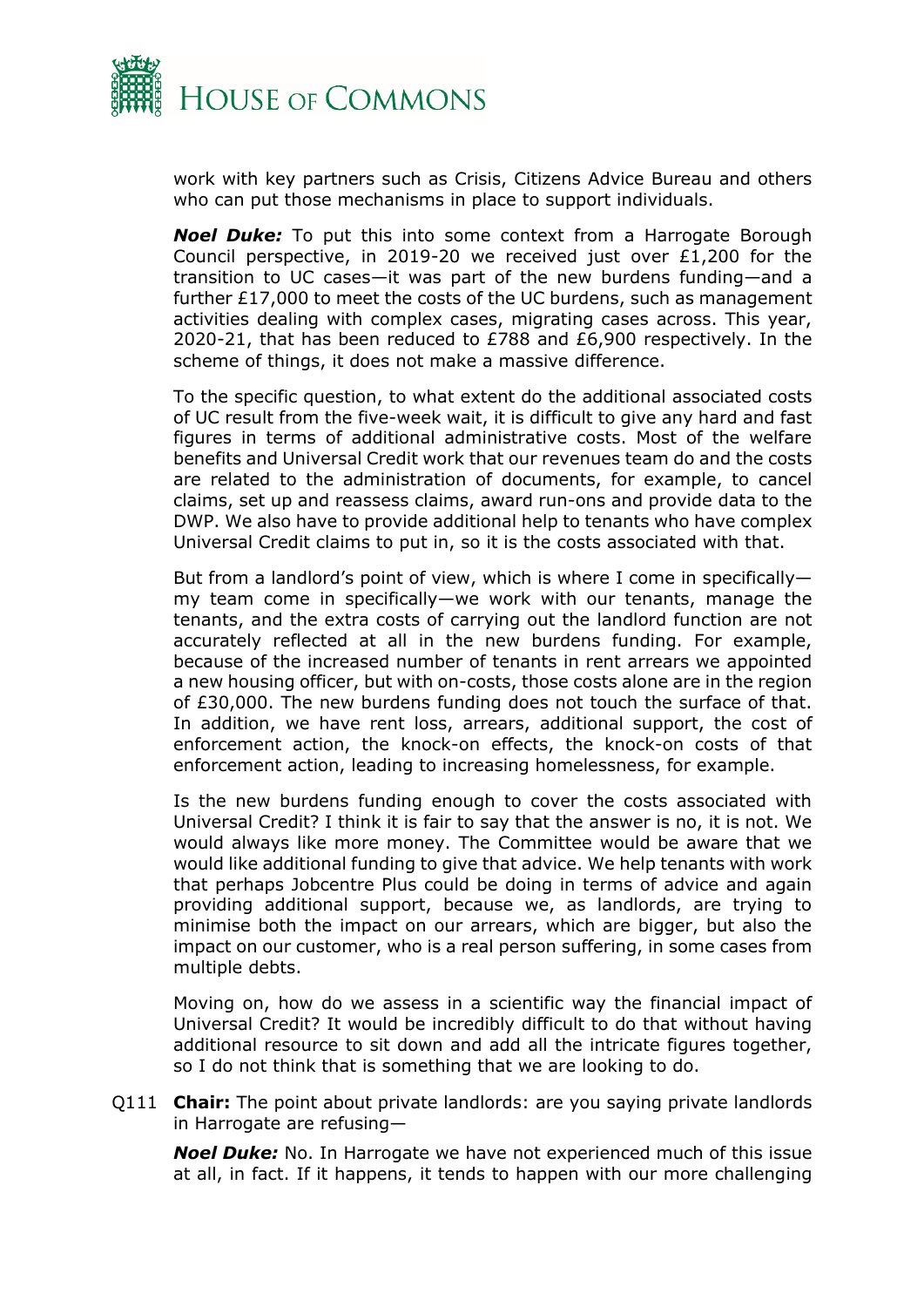

customers, so people who come through housing options, the homelessness route. Our housing options team provide rent bonds, use flexible homelessness grants and provide additional support to that one particular group. More generally, we have not encountered much of an issue.

*Sheila McKandie:* It is very difficult to identify and evidence costs that are directly attributable to Universal Credit. There are some, but to look at it in the round, it is very difficult to do because there are many variables at play in people's finances. For example, in Highland we had a £38,000 reduction in our new burdens funding so we get £24,000—that is for one year—and, as highlighted, that is to implement changes, not to mitigate the impacts of change, so two very different things are at play there.

We have had various impacts arising as a result of Universal Credit. We have had to increase our bad debt provision for the recovery of housing benefit overpayments because we no longer have that same mechanism and ability to recover overpayments from ongoing benefits. We now have to go through the Universal Credit system, which is temporarily suspended in terms of deductions, and that is £106,000 a year we have suspended, waiting for DWP to collect for us. The total percentage of recovery has dropped almost by 50% in terms of recovering overpaid housing benefit. That is just one example. There are many examples that we can give you.

In Highland, 27% of our workforce was furloughed, and UK-wide, it is about 24%, so we have a higher percentage in Highland. That will be at play. Could you attribute that to Universal Credit? Many of these people will be on Universal Credit. Is that a direct cost, attributable? It is a very difficult calculation to make and I do not think you will be able to say specifically that all of these factors are a result of Universal Credit, but I do think that there is certain evidence that we can use to pinpoint some of the costs arising from Universal Credit. We have presented some of those costs to the DWP. It has not materialised into further payments, but we are having ongoing discussions with DWP about that.

#### Q112 **Chair:** Are you seeing landlords refusing tenants on Universal Credit?

*Sheila McKandie:* That is not something that is prevalent in Highland. What we have been doing is working hard with our landlords and our tenants to ensure that there is a good understanding of Universal Credit and to support claimants to ensure they get the maximum under Universal Credit. For example, we invest £1.4 million in our advice services. That is money coming out of our general funds that could be used for other purposes if we did not have to mitigate the impacts of the benefit system and just sheer welfare state.

*Jacqueline Hickmore:* I am not in a position to comment about the burdens funding because, as Cornwall Housing, we are an arm's length management organisation and the burdens funding goes to Cornwall Council. However, with the landlord situation, Cornwall Housing's housing options people do find that private landlords are refusing people on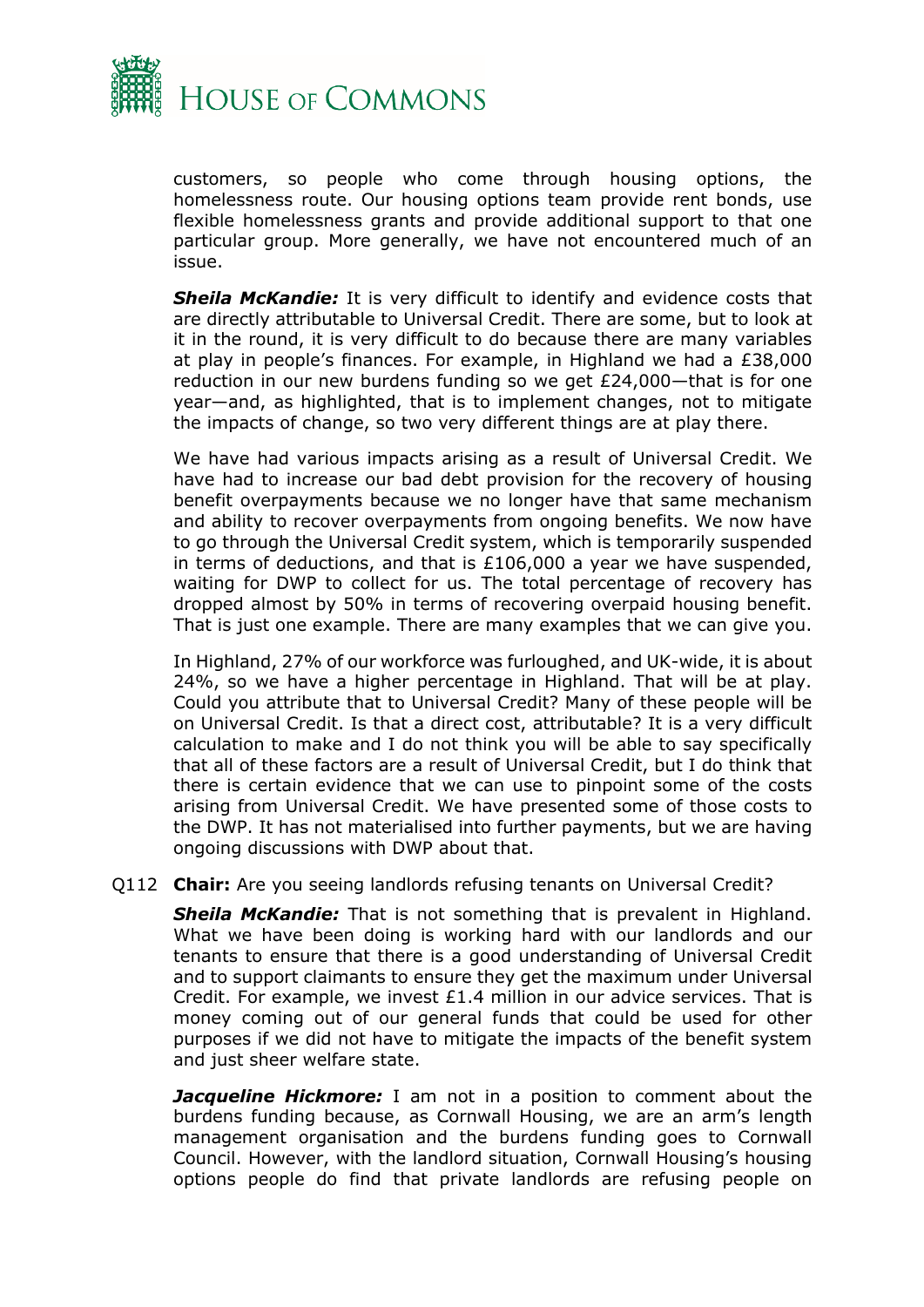

Universal Credit. They offer help. They can sometimes, depending on circumstances, get funding through homelessness intervention funds, Crisis and Care. They also offer deposit bonds and try to support and work with landlords on tenants' behalf. But as far as burdens funding goes, I do not have enough knowledge to be able to answer that question.

**Chair:** Mr Smith, anything to contribute on this one?

*Adam Smith:* Nothing in relation to the new burdens payments, but if I may make a couple of comments on private landlords refusing Universal Credit payments: I am not aware of that particularly, but we work quite closely with landlords. We have an accommodation team to help care leavers work with private landlords. We can provide a deposit; we can provide the first month's rent and also, in certain instances, can act as guarantor. In those cases, of course the landlord would be more inclined to rent to our cohort, our care leavers.

The increase in the local housing allowance rate of course has helped. Generally, I agree with the last speaker, that I am not aware of any specific problems where Universal Credit is affecting private landlords. You often get private landlords saying "no benefits" but we have had that for years. I am not aware of any huge increase in that.

Q113 **Debbie Abrahams:** Can I explore in a bit more detail the new burdens payments? As I understand it, that was introduced to encompass discretionary housing payments. I think it was Sheila who was saying that the new burdens payment was meant to be for implementation, not so much mitigation. Do DHP and applications for DHP still apply? Is it a uniform process or are there some variations, as we found previously? Is it being topped up by local authorities? Does anyone have any information about that?

**Chair:** Debbie, is what being topped up by the authorities? What was that point?

**Debbie Abrahams:** Is the new burdens payment being topped up by local authorities? It is a tiny, tiny sum. What happened in the past with DHPs, often local authorities topped them up because demand exceeded what they were allocated by the Government. I want to understand that with this new type of payment.

**Chair:** That is about discretionary housing payments, if that is being topped up out of the council's funding? Is that right?

**Debbie Abrahams:** It has been in the past. As I understand it, the new burdens payments include and incorporate DHP.

**Chair:** Ms McKandie, you picked up a little bit of this earlier on. Are you able to give us any answer on those points?

*Sheila McKandie:* Happy to do so, Chair. It is slightly different in Scotland because discretionary housing payments are of course devolved to Scotland, so we no longer receive that as part of our new burdens funding. The new burdens funding covers things like IT costs and policy costs. To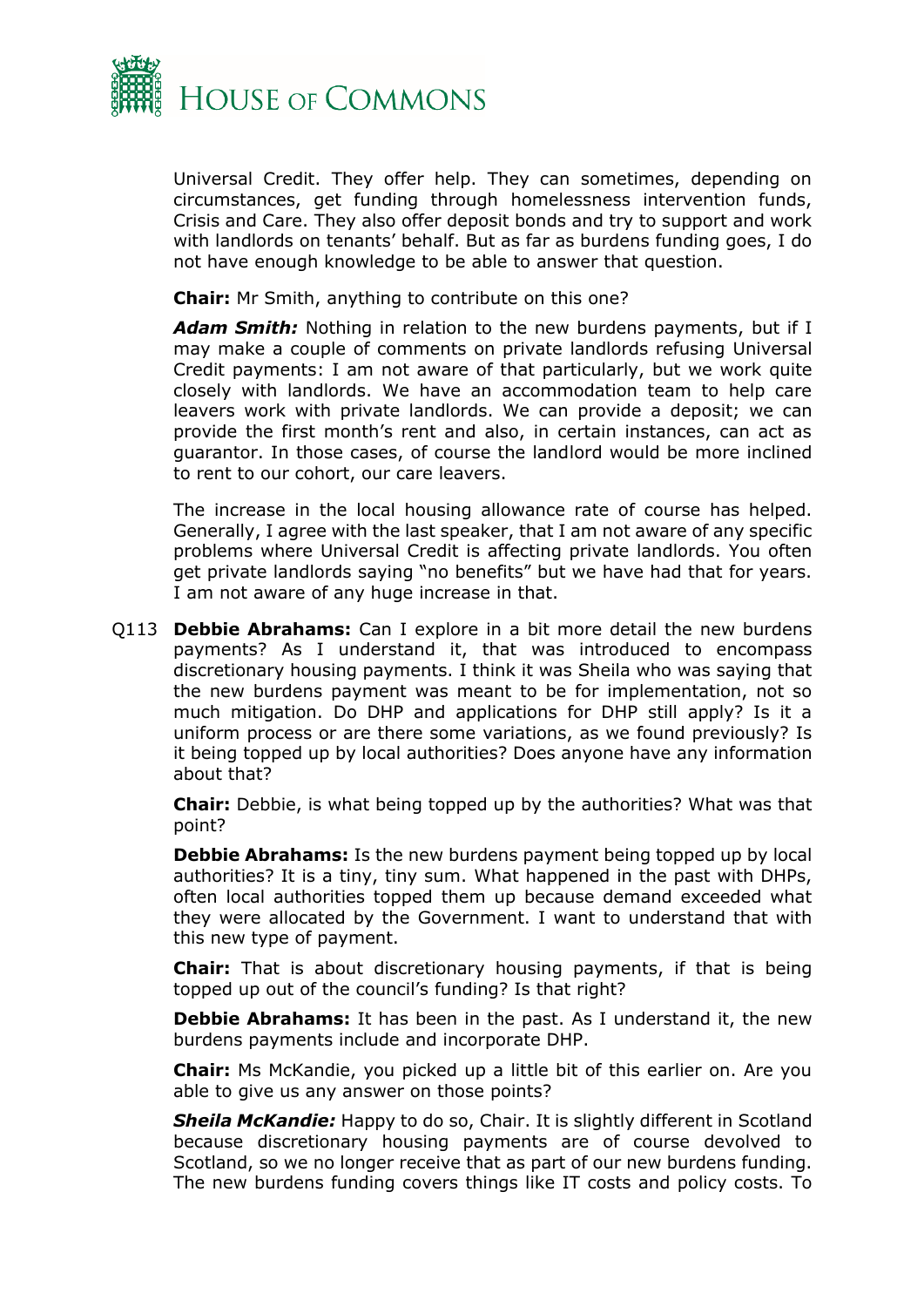

answer the question, it does not cover the actual mitigation. Councils are using their general funds to mitigate against the impacts of Universal Credit. I cited the £1.4 million for our advice services, for example. There are many other costs that local authorities are absorbing as a result of Universal Credit. That is just one example. I hope that answers the question.

**Chair:** Are any of the other witnesses able to comment on that?

*Noel Duke:* Certainly. As far as I am concerned, DHP falls outside the new burdens payments because when you look at the payments we receive, it is just over £7,500 that we received the other day for new burdens funding. The DHP is not part of that. We have received additional DHP funding to top up the DHP. We have received an increase and we feel that is sufficient.

However, I think we all must top up the other new burdens funding by the back door. We just do the work that is needed and we fund it from existing resources. We are not identifying chunks of money and paying that in. We are just doing the job, doing the work that needs to be done to provide the additional support that is needed, partly as a result of the changes in Universal Credit.

**Debbie Abrahams:** Councillor Butt, do you want to add to that?

*Councillor Butt:* We have to remember that the new burdens payment was only for the administrative costs associated with transferring a person from housing benefit to Universal Credit. Obviously, the DWP refuse to recognise any of the other costs that we face in relation to supporting individuals. For example, when people come to us, we have had to increase the support to Citizens Advice Bureau because there has been a corresponding increase of people coming to them as well. We have had to increase support within the council as well because people come to us as a first port of call, and we have had to put extra computers in our customer services and in our libraries. We have given extra support to make sure people can access wi-fi and these kinds of things that people may not otherwise have access to. These are the kinds of costs that are not picked up.

Q114 **Debbie Abrahams:** Is there any wider analysis by the LGA on the changes and the costs that councils are incurring as a result of not just the change to Universal Credit, but also in terms of the impact of the wait on discretionary housing payments? Does anybody know of that? It seems to be an area that seems to be missing in the analysis.

**Chair:** Can anyone point us to some analysis on that? No.

*Councillor Butt:* Not really. I know that each London council can demonstrate the impact on them because we are slightly different to some of the other councils and representatives here. The cost pressures within London are slightly different. Somebody mentioned the local housing allowance. People tend to forget that the local housing allowance was frozen for nearly four years and that has meant that it has not kept pace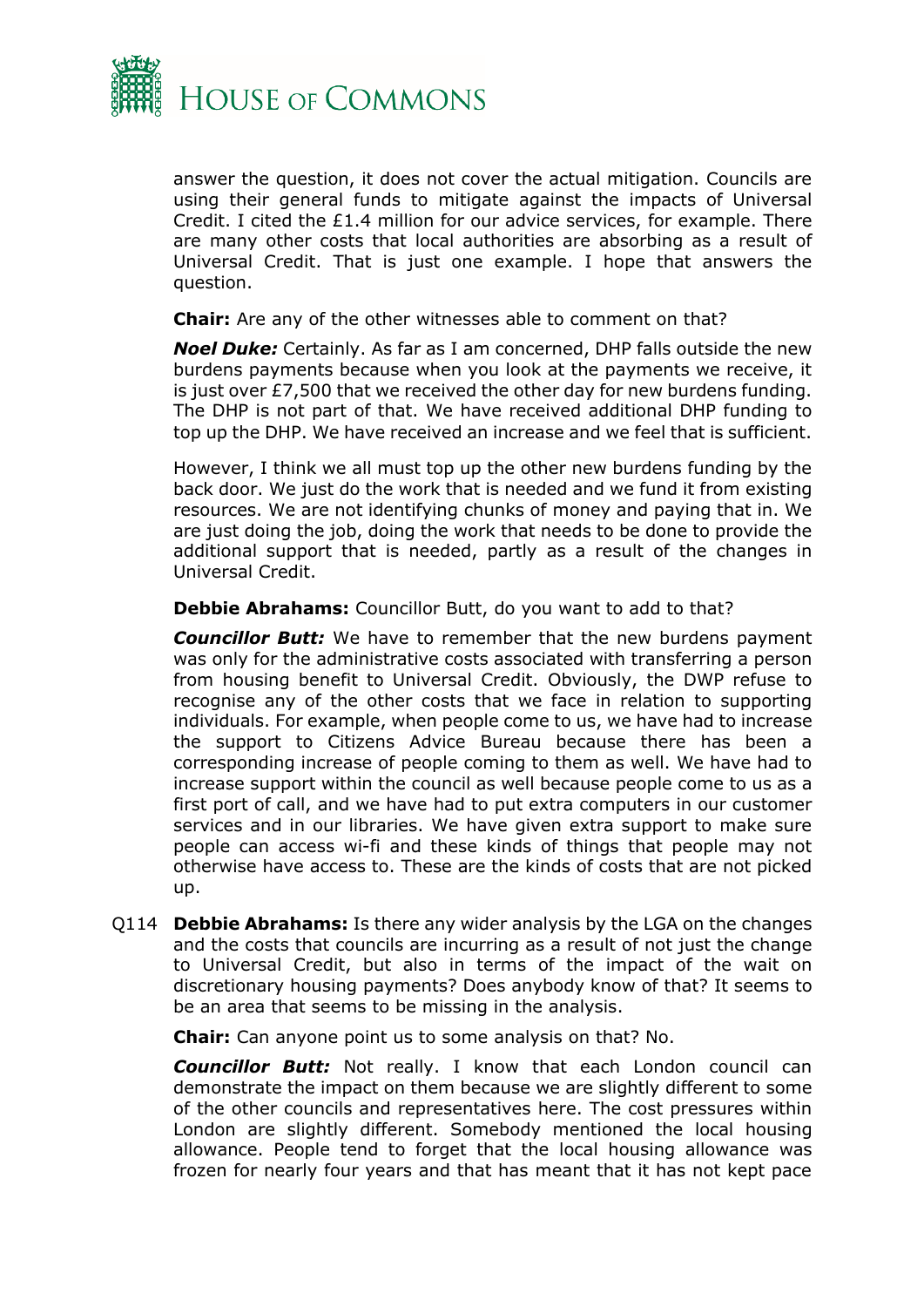

with inflation or anything else. There are so many different other pressures that need to be accounted for in order to give you that whole picture.

Q115 **Nigel Mills:** Can I ask the panel whether they think the basic UC structure of one fixed monthly payment helps this situation or exacerbates it and whether they think allowing more flexible numbers of payments a month, perhaps weekly or fortnightly, would help the situation?

**Chair:** Who would like to start on that one?

*Adam Smith:* Our care leavers, they are one of the exceptions of people who can apply for fortnightly, or twice monthly payments, as they call them. We find that is extremely helpful. In a lot of our cases, because our care leavers obviously lack the role models for financial stability, what we are finding with monthly payments is that they are often blown in the space of the following weekend. There is a difficulty with budgeting issues when it is monthly payments. We are finding that if our young person wants to apply for fortnightly payments, it has always been agreed. There is not a problem with that. It has always been agreed and is very helpful.

I understand why monthly payments were introduced. It is to mirror the world of work but a lot of our young people, when they work, tend to be in weekly paid jobs so it does not quite mirror that for them. I would have hoped that a more frequent—fortnightly, even weekly—payment system would be beneficial.

Q116 **Chair:** Do any other witnesses want to comment on that point?

*Councillor Butt:* We do need to have a lot more flexibility, as the last speaker said. Universal Credit payments were more aligned to salaried staff. The system does not take into account individuals who may be casual workers, people who work in the gig economy, zero-hour contracts and self-employed individuals. There are a host of individuals who work quite differently. For them, to go on to a monthly payment does cause them hardship. Being able to mirror some of the life experiences of those individuals, where they have been paid weekly or fortnightly, would help support those individuals to budget their lives a lot better.

Q117 **Nigel Mills:** Can I ask a slightly different question? It seems to me that the situation here is that the claimant eventually gets the housing element to Universal Credit; it is just maybe slower that we would like it to be. Is there any experience of landlords and housing associations trying to match when the rent payment is due to when the UC receipt is due and have the direct debit go out the next day or something? Rather than creating arrears, at least on paper, you try to line up when the rent is paid to when the claimant gets the money coming in to try to avoid this timing issue.

*Sheila McKandie:* That would be a very difficult thing to do because, as we know, the payment date for each individual payment is different because it is determined by the date that they make their claim. For any landlord to try to align their collection dates and their rent arrears policies with the payment date of Universal Credit, they would have different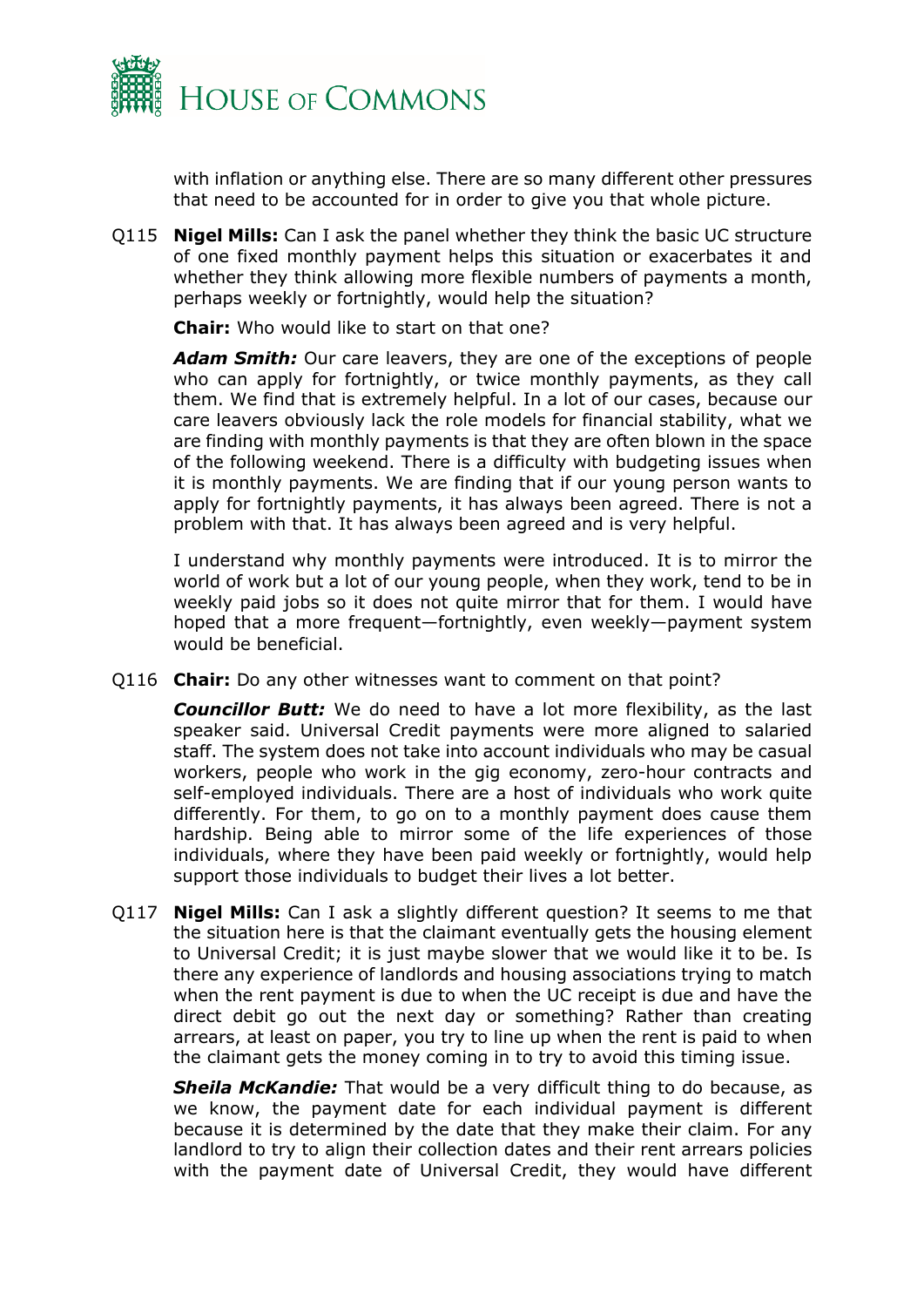

policies for different tenants in terms of the dates they were executing those policies. It is not like legacy benefits whereby people, the same group of claimants, are paid on the same date. While I think it is an admirable option to look at, it is just not practical for landlords to do that. It is very difficult for landlords.

Talking about landlords, they are not identified under Universal Credit as affected persons. Under housing benefit, they are identified as affected persons. Therefore, if there is a change in a claimant's housing benefit, their landlord is notified, with a direct payment to the landlord. Under Universal Credit, where there is a direct payment to the landlord, the landlord is not recognised as an affected person and therefore is not notified of those changes. That is also feeding into this issue about trying to collect the rent and manage the rent. If you have multiple tenants, it is very difficult for landlords.

Q118 **Nigel Mills:** Would it help if the claimant could choose what day they wanted their Universal Credit paid so they could have it set at a month end or the first day of a month so there was more predictability and consistency in that, so you could then line up the rent payments perhaps more consistently across a group of tenants?

*Sheila McKandie:* It would be more helpful if it could be pegged to the tenancy agreement. As part of claiming your Universal Credit, you had to evidence your tenancy and landlords can do that through the portal if they are signed up to the landlord portal. If the date that the rent was due was shared at that point and then the UC payments fixed to that date, that would help address the rent arrears issues that is prevalent within Universal Credit, in my view.

**Chair:** Interesting. Is that okay, Nigel?

**Nigel Mills:** That is fine, yes.

Q119 **Selaine Saxby:** This is a specific question for Cornwall. Jacqui, this one is for you. I am particularly interested at a personal level, as I am the MP for North Devon, so I think share a lot of your experiences in Cornwall. There has been a report from the Resolution Foundation, which has shown that people in coastal areas are particularly impacted by the current job crisis from the coronavirus. What are your views on how well the five-week wait and then monthly assessments will work for people by the coast, specifically in those seasonal tourism sectors? I am also interested in how that compares between people coming on to this now for the first time versus those people who had perhaps been with the benefit for a while.

**Jacqueline Hickmore:** We have seen, after lockdown, a big increase in Universal Credit claimants. I have the figures here. We had on average 16 new Universal Credit tenants a week before this all happened. During the three weeks after lockdown, that went up to 75 new claimants a week on average in that three-week period. We talk to everybody who claims Universal Credit to offer support and advice, if need be, and a lot of people were in hospitality, the restaurant trade, those sorts of areas of work.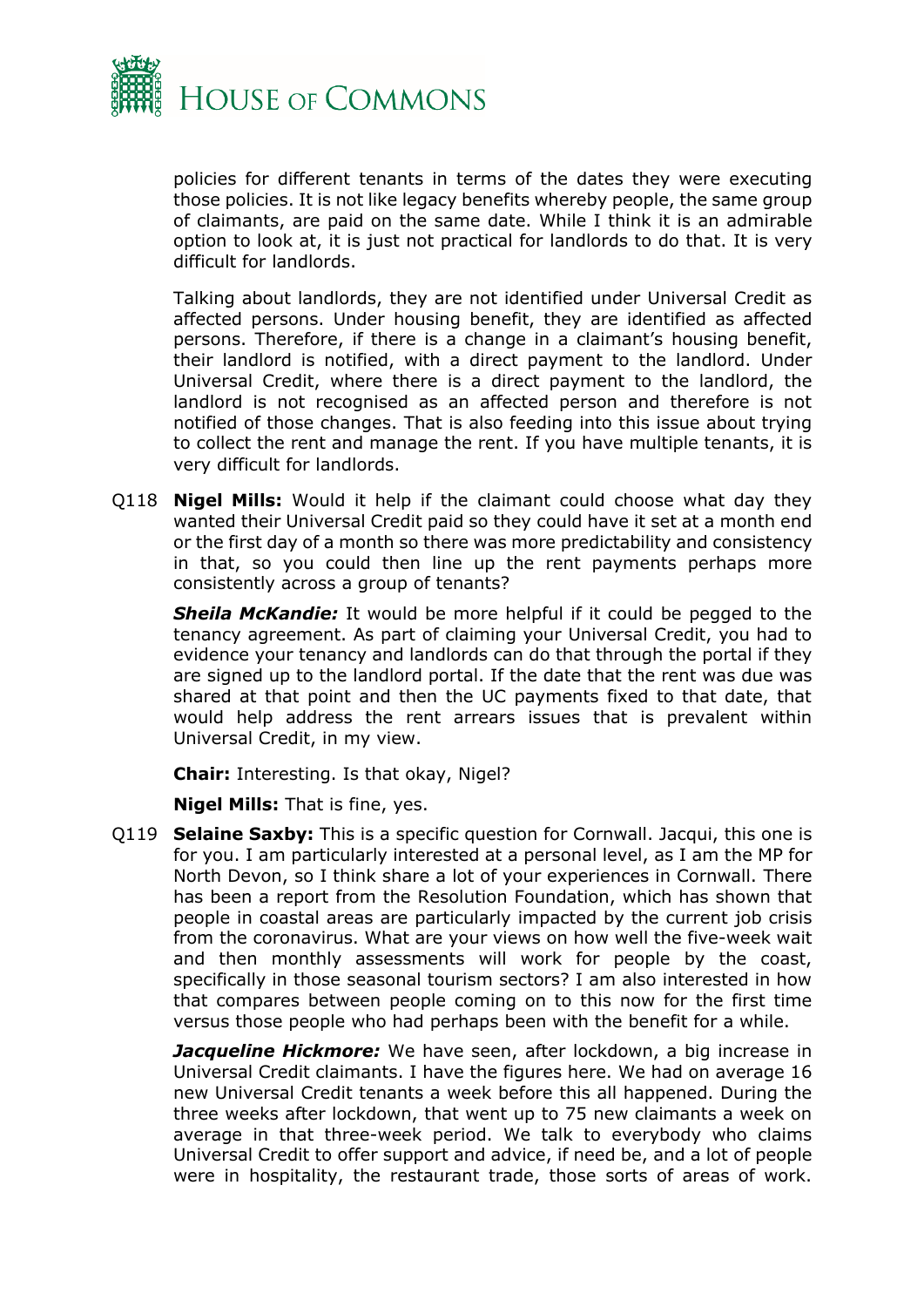

Generally, with seasonal work, there are a lot of people in Cornwall—and it may be the same in Devon—that are in seasonal employment like hospitality, and quite often Universal Credit does not mirror how they may have been paid, weekly or fortnightly. Having to wait five weeks if you are used to having your money weekly is very tricky for people to budget.

On a general matter, if people are in seasonal employment, which we find obviously a lot down here, Universal Credit can be quite good for people because if they are okay with managing on a monthly payment, then obviously when their hours start to go down as the season ends, or before the season begins if their hours are low, then they will get more of a topup. Then when they start getting more hours during the seasonal period, they will obviously get less of a top-up or get a nil award if they do too many hours. However, one of the big problems we find down here is if people are self-employed and in seasonal work. Because of the minimum income floor, it is assumed they are earning.

Obviously, this is not the case at the moment because this has been put on hold during the current crisis. If people are seasonal, self-employed, then as their hours drop, it is still assumed they are working say 37 hours a week at minimum wage and they may not be able to get the top-up that they need from Universal Credit. Yes, we have seen a big increase in Universal Credit claimants since the current crisis and we have had quite a few people who are really struggling, having to rely on food vouchers. They are taking the advance and they are getting into difficulties with their rent.

Q120 **Selaine Saxby:** I guess the only other little bit, Jacqui, is if you could identify any differences between those people who have come on now for the first time versus those people who have perhaps historically been on the benefit with regards to the five-week wait. Do you think this particular cohort with the five-week wait has been any different compared to previous people who have moved on to the benefit?

*Jacqueline Hickmore:* I think the five-week wait is different for different people. I cannot see any major differences between say talking to someone six months ago who has made a new claim for Universal Credit and who has made a new claim since this current crisis. People are very different. Sometimes people do not take the advance because they have had some wages and they want to manage and they will make payments on to their rent. Other people really struggle and will rely on food vouchers. There is no major difference between. You always get that mix of how people cope with the five-week wait. There is not a major difference between them since the current crisis and maybe last year. Does that make sense?

**Chair:** Yes, it does. Thank you.

Q121 **Steve McCabe:** I want to ask about care leavers and what happens when they turn 18. I got most of this from Kent, so maybe I should start there. I had three specific questions. First, I think it is Kent that says you have countless examples of young people taking advances and getting into debt. I wonder if you know the figures. What proportion of your care leavers do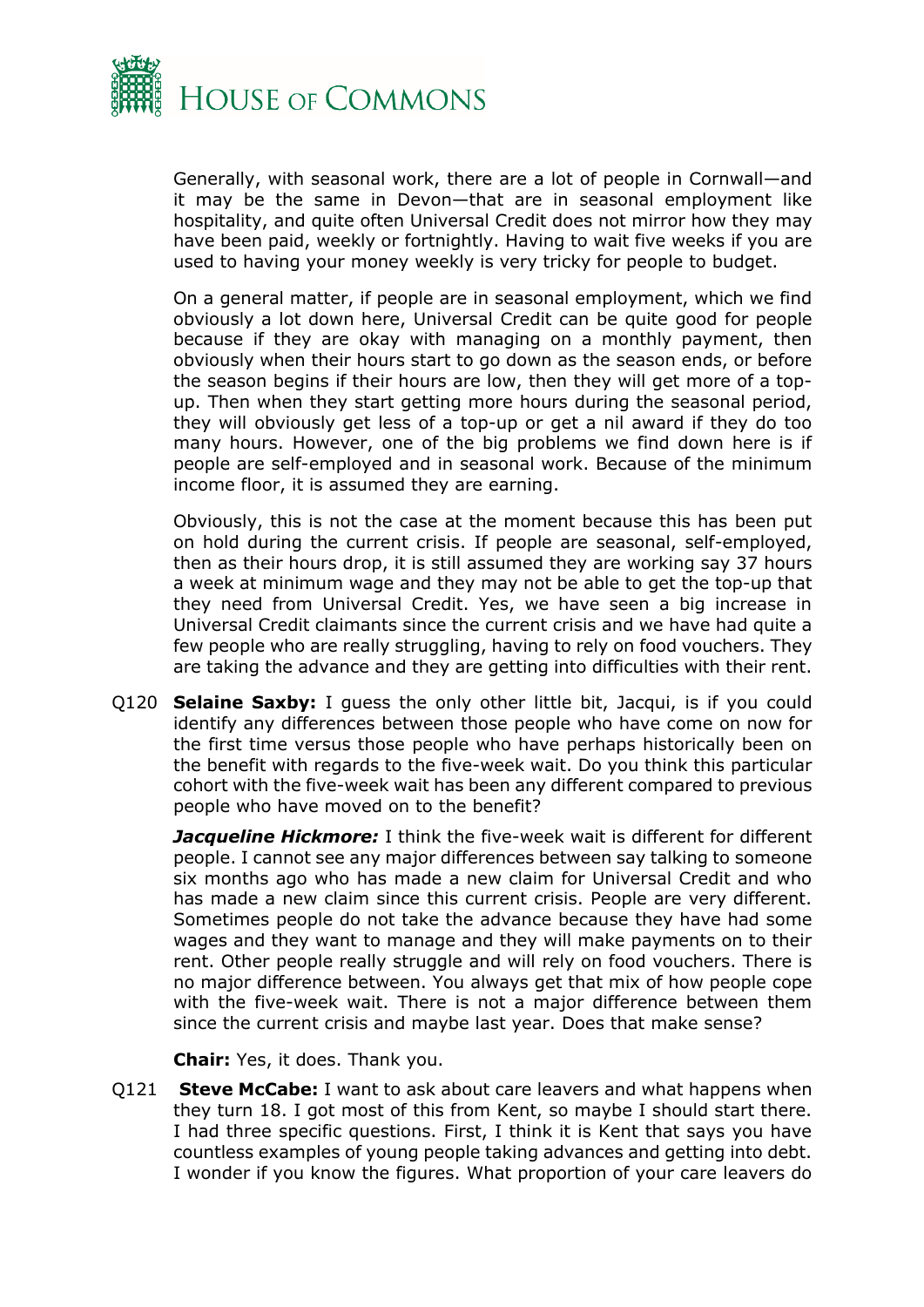

take advances and get into debt and is there anything different about them from the other ones?

Secondly, you say that there is no real advantage in backdated payments because all your care leavers get help to make timely claims. Is that the same for all local authorities?

Finally, Kent mentioned that a lot of the care leavers lack budgeting skills. I am not sure that is unique to Universal Credit. Do local authorities prepare care leavers by giving them budgeting skills in preparation for leaving care?

*Adam Smith:* First of all, the debt issue. A month before the young person reaches 18, we start the claim for Universal Credit. We do an advance claim. It is always the social worker or the personal adviser that helps them with the advance claim. About backdating, first of all, it is not an issue because generally the claim is done at the correct time, so backdating is not an issue particularly. Once the claim has been submitted on their 18th birthday, we basically have two choices, either they can go for an advance payment, which is obviously what we have talked about, or the other option is that Kent County Council pays something called an essential living allowance.

#### **Steve McCabe:** Yes, we got that.

*Adam Smith:* This is a payment that is linked to the Jobseeker's Allowance rate, so it is slightly less than Universal Credit. We are at the moment looking at a process now of either insisting on one or the other. At the moment, it is a mish-mash. Some people go for advance payments; some people go for essential living allowance. The essential living allowance, because it pays at the rate of £58.90 a week, has a huge impact on our budget, on our finances, because we have about 1,700 care leavers in Kent, the majority of whom are in receipt of Universal Credit. It has a big impact if we do these essential living allowance payments. The third question you asked, I think, was about budgeting skills.

Q122 **Steve McCabe:** No. The two I am anxious for you to answer are you say you have countless examples of young people. Do you know what proportion of care leavers take advances and get into debt and do you provide budgeting skills as preparation for leaving care?

*Adam Smith:* I would not be able to tell you the figures, no. I would not know how many, but I have the—

**Steve McCabe:** You do not know?

Adam Smith: No. I would not be able to tell you the figures.

Q123 **Steve McCabe:** Listen, I am not trying to be argumentative, but how do you know you have countless examples if you do not know what proportion?

*Adam Smith:* I can give you various examples of our young people who are in debt. It tends to be with things like council tax, because they do not consider that as an essential debt. Gas, electric, phone bills, things like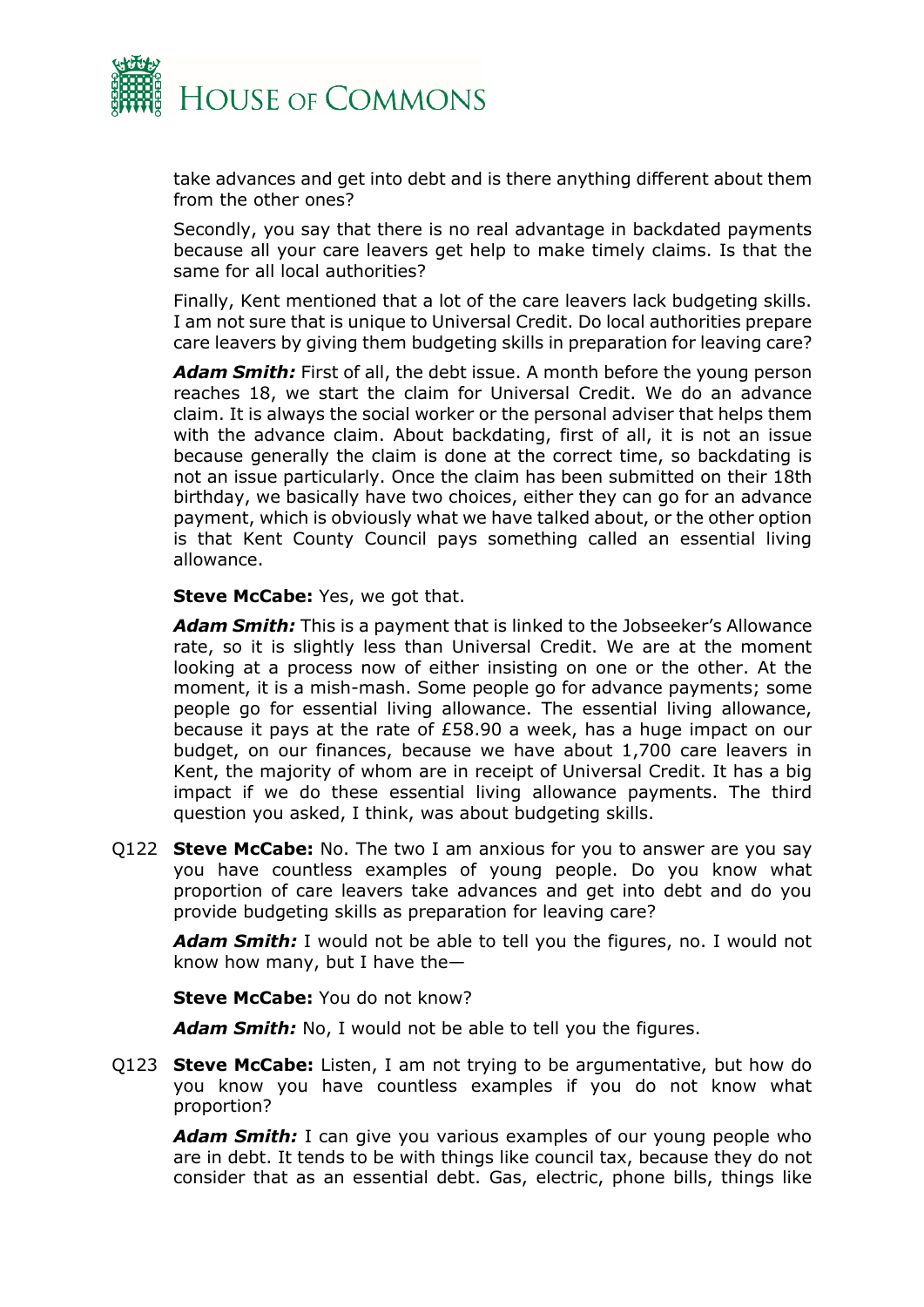

that are essential. Council tax is something they can put off for another day. We had one person who, because their Universal Credit was reduced by £40 a month, ended up not paying his landlord the top-up. That then created a problem with access that led to—

Q124 **Steve McCabe:** Yes. Listen, we are short of time. I am not trying to be rude, but I am sure there are lots of examples. I was interested in the numbers, but you do not have that information.

*Adam Smith:* No, I do not have that.

Q125 **Steve McCabe:** Do you provide budgeting preparation skills for care leavers?

*Adam Smith:* Our social workers, when they are rising 18, and our personal advisers, when they turn 18, will do some household skill tests, yes. We do some.

Q126 **Steve McCabe:** Thank you. Is it the same for the other local authorities?

*Noel Duke:* In terms of the figures, we do not deal with the care leavers, I am afraid. That is dealt with by our county council colleagues who have social care responsibility. I am aware that they do provide it. The social worker who comes alongside the young person does provide budgeting advice. If they are housed in our stock, my team, my housing option colleagues, will come alongside and provide additional support to recognise individual needs.

Asked for the statistic, I am afraid that is not something we would hold. That would be our colleagues at North Yorkshire, the county—

**Chair:** Does any other witness want to comment on this? I do not see any hands.

**Steve McCabe:** Should I move on then?

**Chair:** Do, Steve, yes.

Q127 **Steve McCabe:** I want to ask one other thing about the question of direct payments, the housing payments, to landlords. I think both Tower Hamlets and the Child Poverty Action Group said in evidence to us that they thought it would be helpful if there was a named contact or adviser at DWP who could assist councils with housing issues. I wondered what benefit you thought you would derive from that if you agreed with it.

Secondly, I think it was Child Poverty Action that said that it would be more helpful to notify when direct payments have been paid, as opposed to when they have been authorised. I wondered who would be the main beneficiary of this. Is this so that the council would be able to better manage its finances?

**Chair:** Can anyone comment about the relationship with DWP on this kind of information?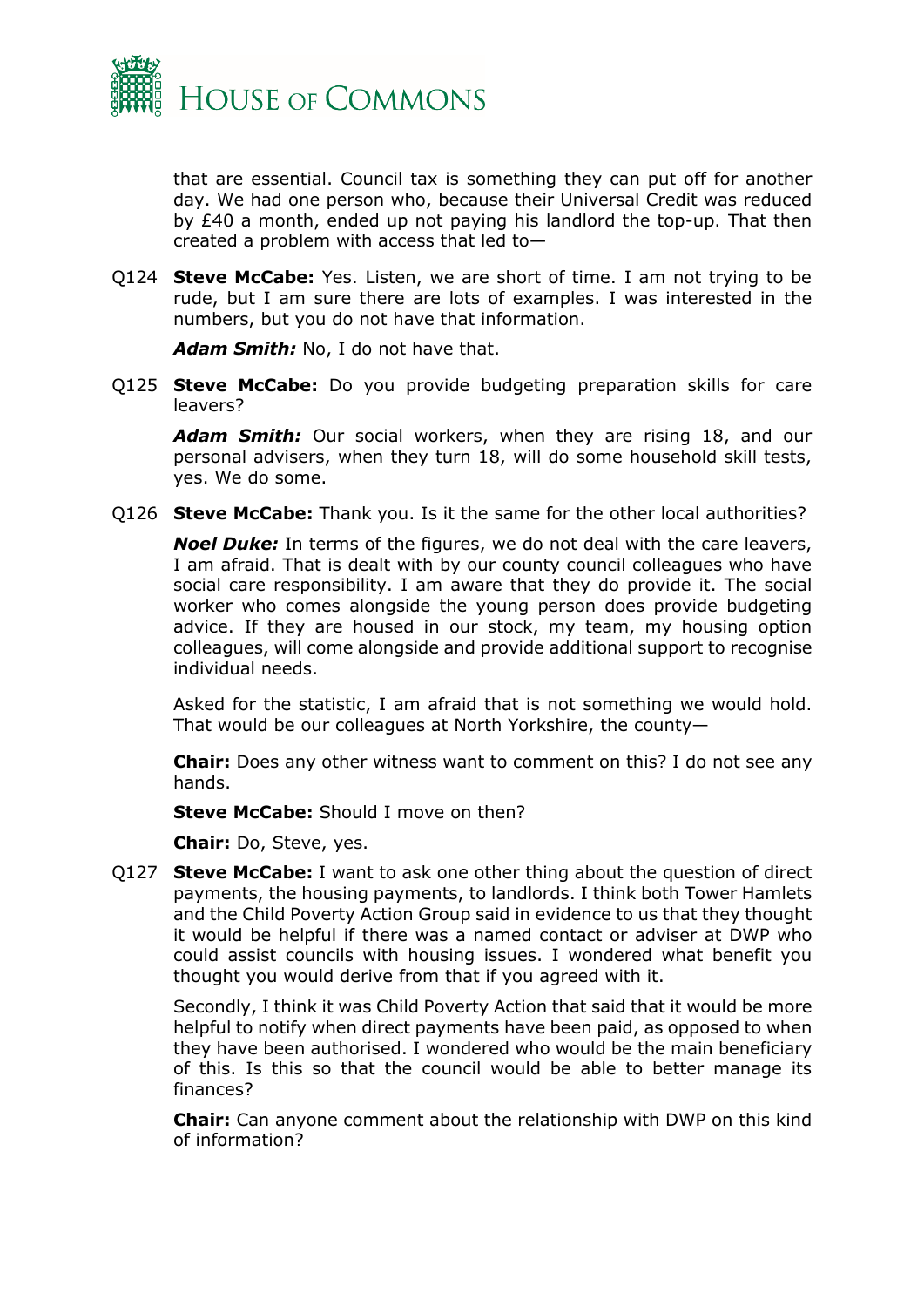

*Councillor Butt:* Steve, thank you for that. At the moment when somebody comes through the council and they get that support, they do have a named individual they can come to who can support, and you are talking about the care leavers as well. The same principle applies to some of those care leavers as well. They have that tailored support that goes forward.

We do not have that kind of relationship with the DWP. It seems to go into an abyss, as such. Then trying to pin someone down to find out the information that we need becomes really difficult because they are less willing to provide us a lot of information anyway, whether it is just about the direct payments. It is just about the sharing of information so that first we can support those individuals in a holistic manner.

Secondly, we also have pressures within the council. People have alluded to the fact that we are using some of our general funds and reserves and everything else in order to make some of those support packages available. If we had the support, a named individual or perhaps even a team that enabled us to have that relationship to find out when these payments were made, then we could speak to the individuals and make sure that they are prioritising first the rents, the council tax, the bills and everything else, giving them that support they need. People do find themselves with a lot of issues and problems.

*Noel Duke:* One thing we learnt as part of the pilot was how effective joint working could be and having a named contact at all times. That was particularly effective and particularly improved communications. It made a huge difference.

We have been involved in three pilots now. We were involved in the original pilot; we were involved in the digital roll-out pilot in June 2016; we were the national pilot until it was put on hold because of Covid. As part of those pilots, we have learnt quite a lot. We have learnt probably more in the short term on the national pilot of the move from legacy benefits in terms of how beneficial communication can be, because we lost that with the move to UC at the beginning. With housing benefits, we always had that two-way communication because they were part of the same authority. We had access to the same systems, so we always knew what was going on. What we found with Universal Credit was that we lost that and that was the biggest loss. We regained some of that with the pilot.

If you look at the national roll out of the move to UC, that will be difficult for DWP to continue because of the resource implications of it. It was a small pilot in a small local authority and resources were brought into Harrogate from outlying ends, from Leeds, for example. The creative team in Harrogate put a lot of work in to make the pilot work and it was working. Apart from the numbers we looked at earlier, our experience as a landlord was that it was working.

*Sheila McKandie:* In the very early days of Universal Credit, we stumbled across this as well in terms of communication. DWP was absolutely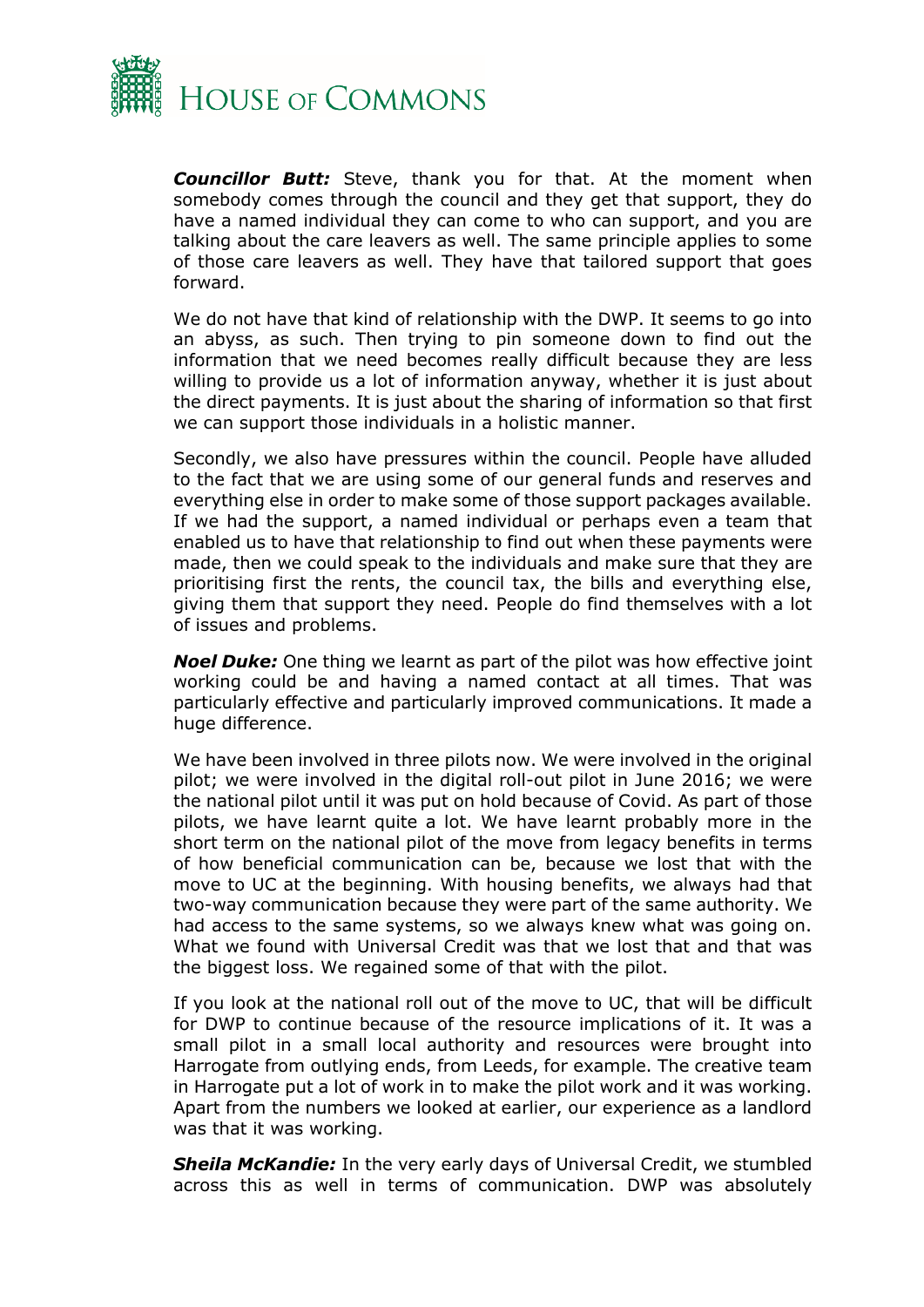

tremendous and put arrangements in place where we did not so much have a named contact, a named individual, but we had a specific call centre, service centre, which was servicing us. That was a great help. I do not think we particularly need a named contact within DWP, but it could just improve some of the mechanisms that it already has.

The landlord portal is a great tool, but it does need a lot more development to make it more of a two-way tool. At the moment it is a very one-sided tool for DWP and we can feed into it, but we cannot use that to clarify any queries. If that could be developed to have a web chat facility on it for landlords and for local authorities, that would be very helpful.

To ask DWP to give named contacts to individual local authorities would be very challenging. I am not sure how reasonable a request that would be. Of course the downside of that is when people leave, trying to manage cases and as cases are growing. Our caseload in Highland has grown by 73% since March. Mirror that across the country: if you have one named individual, that becomes very difficult. I am not sure that was a reasonable ask, but it could develop its systems and it is developing its systems. That is a real positive and we need to give DWP credit for that.

**Steve McCabe:** That is very helpful, thanks.

Q128 **Chair:** Our time is pretty much up. Ms Hickmore, do you want to comment briefly on this?

**Jacqueline Hickmore:** Yes, please. I wanted to say that sometimes with the communication with Universal Credit we get notifications that direct payments have been agreed. However, sometimes they do not always get paid to us the first time. Having confirmation that they have been paid would be, as Steve suggested, really useful. Luckily, in Cornwall we have good partnership managers so that we can talk to them, but we cannot support tenants unless we can get hold of them, because we are not able to get information like we used to be able to under housing benefit.

Adam Smith: Very briefly, we have a single point of contact at each Jobcentre in Kent who is the contact that we use for any benefit problem in relation to Universal Credit, not specifically housing costs, just any issue with Universal Credit.

**Chair:** Can I thank you all very much indeed for your help in that session? You have given us lots of very valuable information and we are grateful to you for giving us your time this morning. Thank you all very much indeed.

### Examination of witnesses

<span id="page-20-0"></span>Witnesses: Hugh Owen, Jeremy Hewer, Laura Courtney and Sue Ramsden.

Q129 **Chair:** Can I now welcome our second panel of representatives from housing associations? Let me first thank all of you for joining us and helping us out with this inquiry. I am going to ask each of you to introduce yourselves very briefly one by one so the whole Committee knows who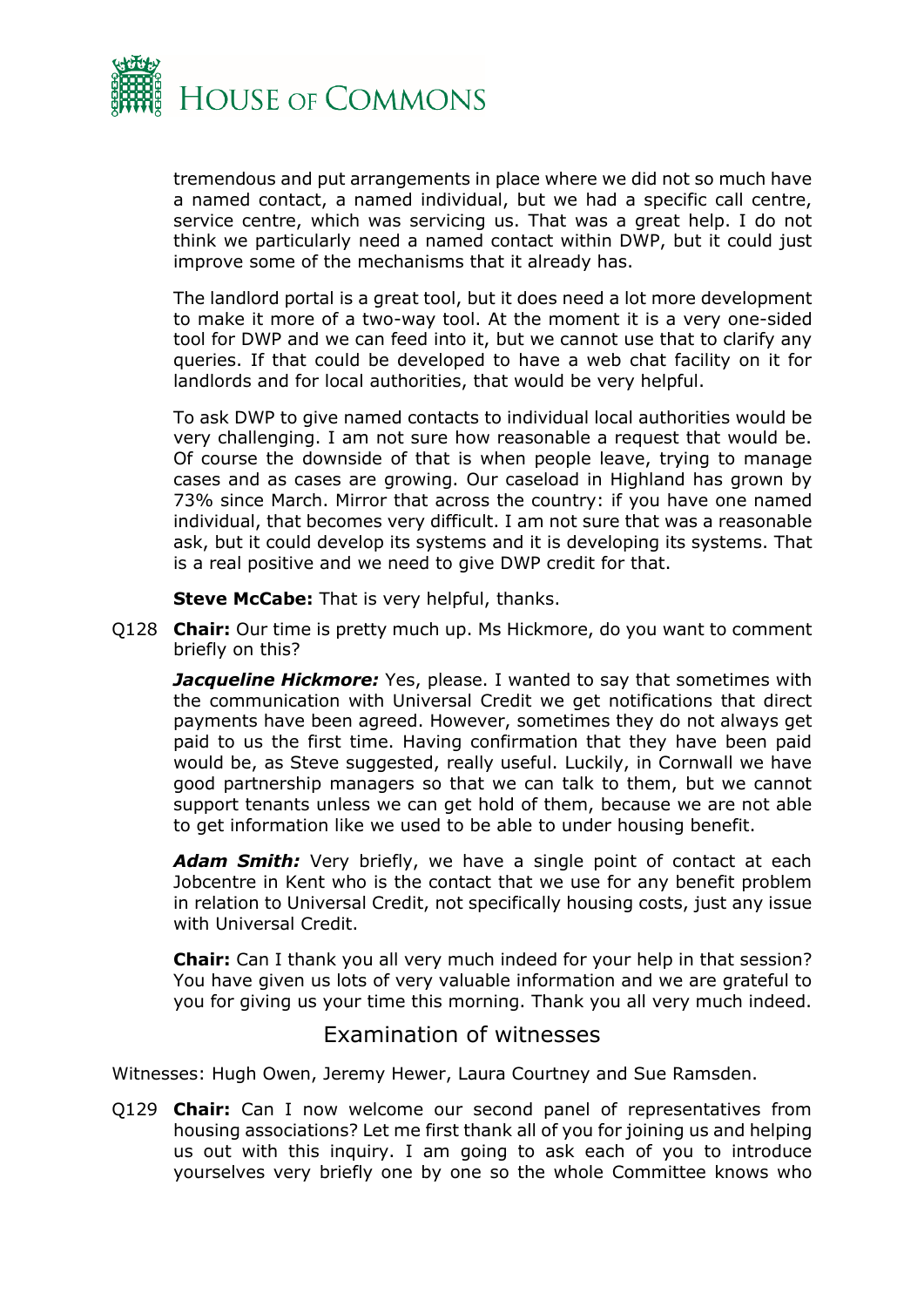

everybody is, starting with Hugh Owen.

**Hugh Owen:** Good morning, Committee members. My name is Hugh Owen. I am Director of Strategy for Riverside. We are a national housing association. We are based in the north of England, but we have stock throughout England and part of Scotland as well.

**Jeremy Hewer:** Good morning, Chair. My name is Jeremy Hewer. I am policy lead on social security issues for the Scottish Federation of Housing Associations, which is a member body for housing associations across Scotland.

*Laura Courtney:* Good morning. I am Laura Courtney, Welfare Policy Lead at Community Housing Cymru, which is the representative body for housing associations and community mutuals in Wales.

*Sue Ramsden:* Good morning. I am Sue Ramsden from the National Housing Federation, and we represent housing associations in England.

**Chair:** Thank you all very much indeed.

Q130 **Selaine Saxby:** Thank you and good morning. I wanted to ask about the impact of the five-week wait on hardship levels. Roughly how many of your tenants who move on to Universal Credit have existing savings to support them up until the first payment? I would be interested in hearing whether that does differ between the current cohort as a result of Covid versus your experiences prior to this time.

*Hugh Owen:* In our experience, very few of our customers moving on to Universal Credit have savings to fall back on. In fact, it is more of a story of debt than savings, in truth. We undertook a very significant survey last year of Universal Credit claimants and 78% of claimants told us that they had either applied for or accepted an advance to help cover the five-week wait, and 63% of those said that the repayments would cause them financial hardship. A very similar proportion also said that in addition to the advance they had had to rely on loans from family, friends or indeed a loan company as a result of claiming UC. Certainly, in our experience, savings are few and far between.

I had a chat in preparation for this session with a couple of our money advisers who are at the front line in terms of advising our claimants and our new claimants. They did not quite laugh at me, but they suggested that encountering clients with savings was something that was very rare indeed. They also did suggest, in terms of the second part of the question, that there is a suggestion—this is anecdotal—that this could be intensifying post Covid, with new claimants coming out of employment, but particularly coming out of self-employment. They highlighted that as a particular issue, particularly some who have not been able to benefit from Government support because of the length of time that they had been running businesses. They had lost their income and they were clearly having to make lifestyle adjustments and were clearly struggling. There is no hard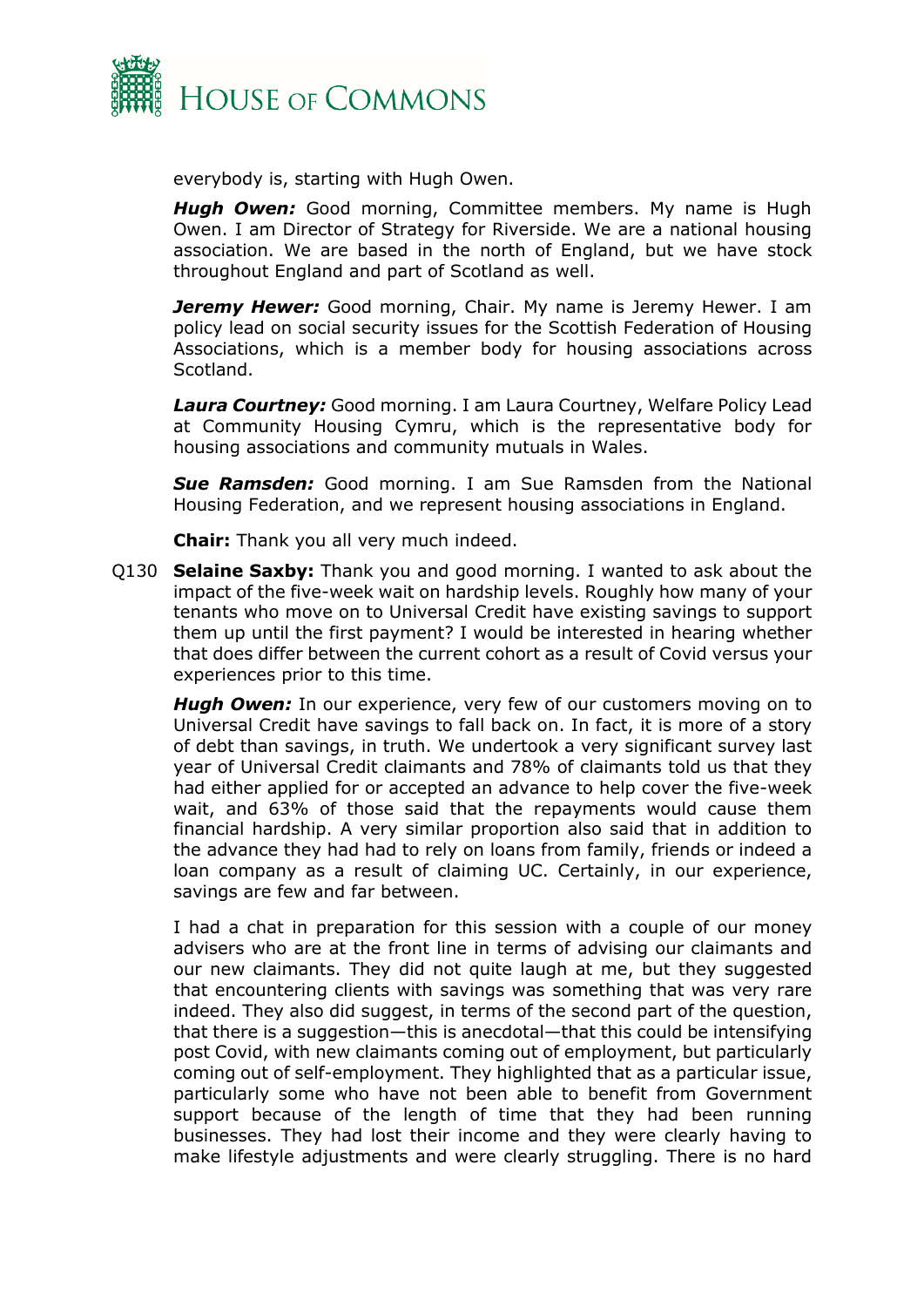

evidence in terms of the last couple of months, but a suggestion that, if anything, it is possibly getting worse.

**Jeremy Hewer:** I would say that there is no real evidence of new claimants having existing savings. Indeed, looking at the Scottish household surveys, the first three deciles have no wealth at all. If they go on to Universal Credit, they are likely to have nothing to fall back on at all.

I know you asked particularly about the impact of Covid-19. I am aware that there was a report by the Resolution Foundation that seemed to imply that new claimants coming on as a result of Covid-19 may have been better resourced, but looking at the figures that the DWP released yesterday, comparing the numbers of applicants for Universal Credit and the number of advances made, during the peak levels it was reaching about 80% in the really fraught weeks at the end of March and beginning of April, whereas before the number of households making claims and the number of advances made was around the 40% mark. It reached about 80% at the peak.

The other thing to bear in mind also post Covid is that perhaps there had been people who had been in steady jobs, may have a few savings and things, but they also may have expenses that are very hard to suddenly stop with the loss of work because they had the overheads that they used to.

**Laura Courtney:** We would absolutely agree with what Jeremy has said there. The evidence that I am mostly talking about today is a study that we published in September 2019 on the impact of Universal Credit on rent arrears in Wales. The findings showed that often those who were claiming housing benefit previously had already had rent arrears, although at a much lower level than those of Universal Credit. Then during that five-week wait and beyond, those rent arrears spiked to about 84% of tenants. It would be very unlikely for those tenants to have savings, and we can see from the spike in rent arrears that that has really impacted upon them. Yes, our understanding in terms of post Covid is still emerging, but, as I say, we would definitely concur with what Jeremy was saying.

**Sue Ramsden:** Just to add in terms of the experience in England, it is a very similar experience. From the survey that a small group of housing associations did last year that we shared with the Committee last week, the results of that survey of over 3,000 tenants in England showed that 84% of people said that they did not have the equivalent of a month's wages to tide them over the five-week period. There were quite significant levels of hardship in terms of people reporting struggling to pay for essentials: 55% were struggling to pay for food, gas and electricity; 27% were accessing food banks. That is a very strong indication that people do not have anything to fall back on in terms of their ability to manage across those five weeks without borrowing, so very high instances of borrowing, particularly people borrowing from friends and family. Obviously, that has a wider impact across a community.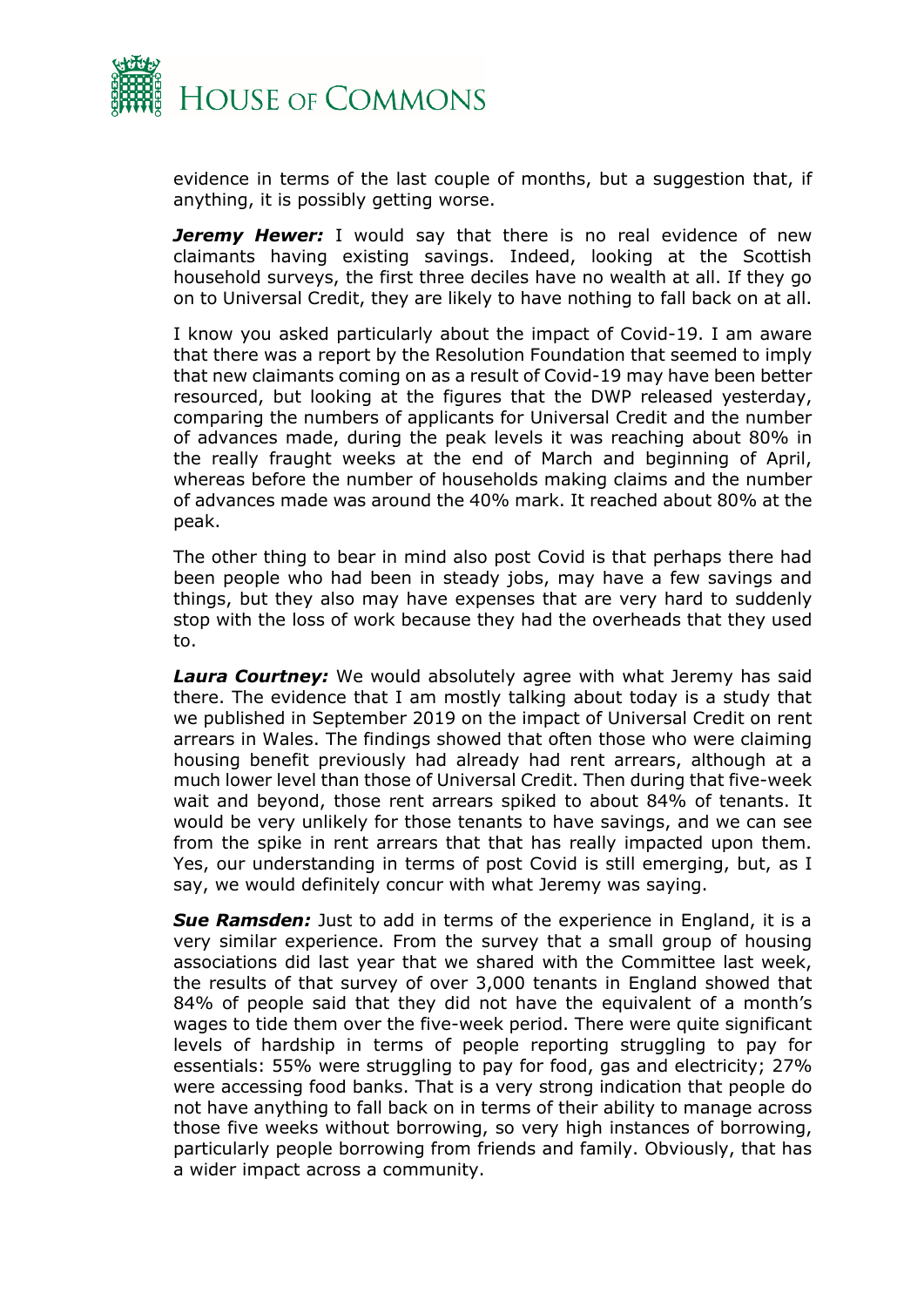

Just to add on the question around the particular impact of Covid-19 on arrears, we do survey our members on a monthly basis now, just a highlevel survey around arrears levels. That survey has shown that arrears levels have increased, but that is what you would expect when you see the numbers of people that we have seen over the past few months moving on to Universal Credit. It is worth mentioning that our survey shows—and this is certainly what housing associations have reported back—that the Universal Credit has coped well with the number of claims, and all credit to DWP for shifting staff over and managing those claims. Certainly, the system has coped, but within the system there is an issue around arrears and that is the same issue that was there six months ago. We just have far more people on Universal Credit.

Q131 **Selaine Saxby:** Just following up, are there any other costs for your organisations that you have not already highlighted when working with people in this period before they get their first UC payment?

**Chair:** Sorry, Selaine. I did not completely catch that. Could you just say the question again?

**Selaine Saxby:** Sorry, did I break up? What costs that we have not already spoken about did your organisations encounter when working with claimants regarding this period before they receive their first Universal Credit payment with the five-week wait?

**Chair:** The cost to the organisations, yes. Would any of the witnesses like to comment on that?

*Hugh Owen:* There are two types of costs. One is the cost of carrying the increased arrears, which we probably alluded to already. The other is I guess our overhead costs. If I look at our organisation, we spend about £1.6 million a year on a range of advice services, principally money advice and employment advice, some of which existed before Universal Credit and welfare reform. Without Universal Credit, we would certainly have some of those services.

We also have small grant funds for tenants, about £280,000 per year, which are available for things such as food vouchers, energy top-ups, those sorts of things. They have swung massively to Universal Credit claimants and I think a lot of it is around the five-week wait. I cannot give you a very definitive answer on that. Adding those costs together, I think it would be fair to say possibly around half of those are to do with Universal Credit and the increased burden in terms of the advice and the support that we need to provide very quickly to tenants, which is focused on the first few months of their lives on Universal Credit.

That is when it goes wrong, in our experience, and then it takes some time to put right. Our experience tells us that we can eventually get there, but there is a steep rise in arrears and then a very slow recovery time. Our efforts are very much focused within those first couple of months.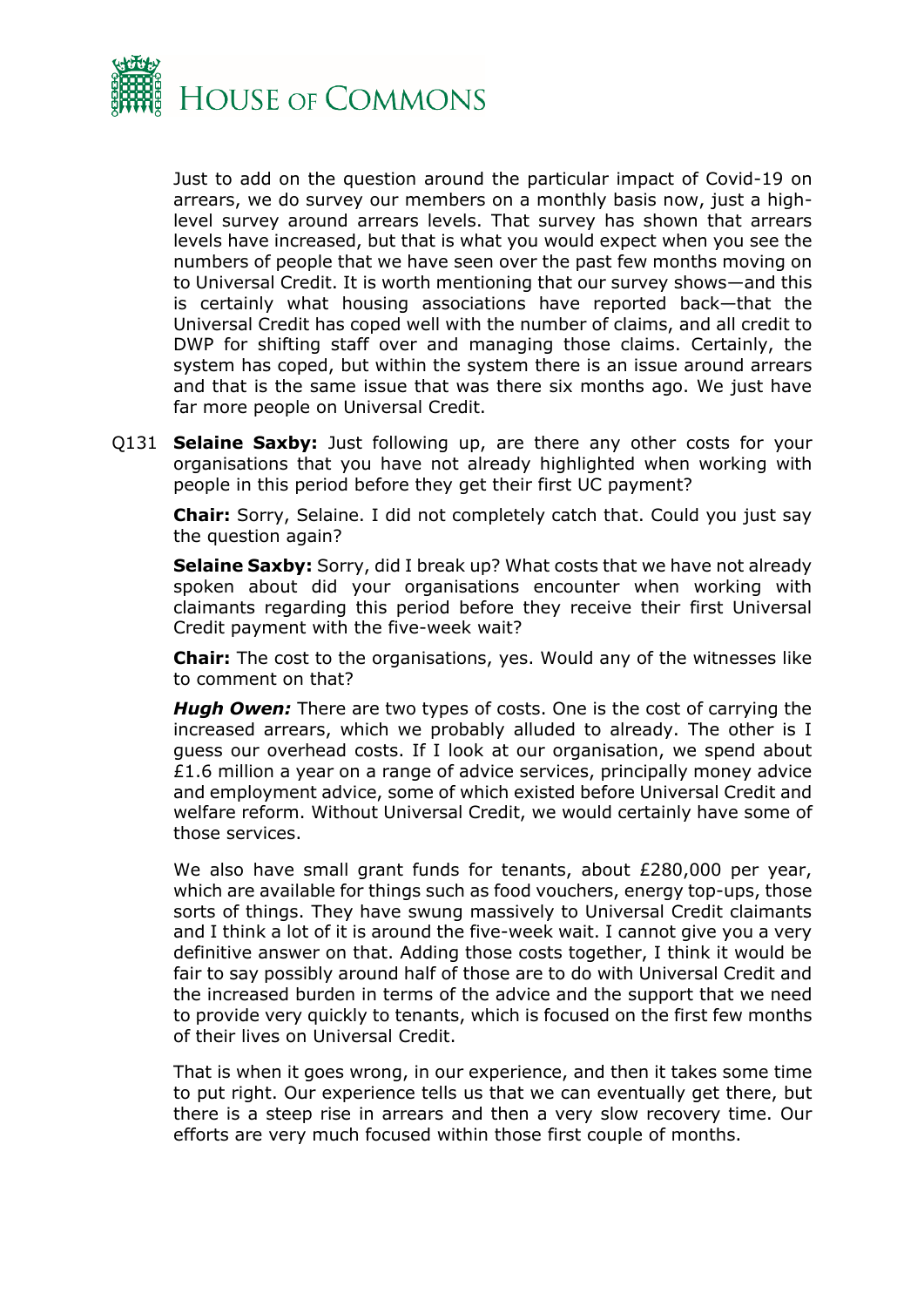

*Laura Courtney:* Just to echo the fact that a range of support services have been put in place. Our housing associations in the survey I referred to told us that supporting tenants who are claiming Universal Credit is more resource-intensive and complex for them. Four in five of those housing associations said that their staff typically spend between about two and four hours supporting each UC claim, and the remaining four all felt that each claim typically required at least six hours of staff support. That was in terms of the increased complexity that Hugh was talking about.

*Jeremy Hewer:* Just adding to what Laura was saying, I think there has been an additional cost or an additional challenge for housing associations in the Covid times because much of the support that was provided to tenant claimants was provided face-to-face. Obviously, there have been restrictions with the lockdown and particularly welfare rights workers and welfare benefits advisers have not been able to work as closely with tenants and engage with the DWP because of the lack of implicit consent.

Also in terms of the assistance that we do have in support, particularly the existing payments system, there is a huge administrative overhead on the finance sections of housing associations as they try to unravel the bulk payment.

**Sue Ramsden:** On the issue of additional costs, social landlords have always been there to support tenants through whatever benefits system is in place. What is different about Universal Credit is worth picking out. The problems that people have are in terms of some of the inefficiencies in the system that Jeremy has just mentioned, the problems that people have, in that they are often advising tenants in the dark. There is not very much data sharing, so a lot of staff time is just spent on trying to work out what is happening. It would be really useful if we had some more triggers in place when certain things happen in the claim. That would certainly ease the process of giving support.

The other big difference that is there within Universal Credit is that fiveweek wait for the money and the fact that it is a single payment all rolled up into one. The question is how you support people over that length of time who are struggling to find the money to live day-to-day.

Q132 **Debbie Abrahams:** Thank you. I am fully unmuted now. Good morning, everyone. Thanks for providing evidence to us. I have two questions, one specifically on supported housing, so people who are maybe homeless, sick and disabled people, older people who need extra support and of course people who are fleeing domestic violence. We have known that these tenants and providers of supported housing have had concerns about Universal Credit for a while. For example, Policy in Practice and Mind raised issues about the lack of recognition of the role of support workers and the Mayor and St Mungo's have raised viability issues.

Could you explain your wider experience of how the wait for a first payment in particular impacts on both claimants and providers of supported housing?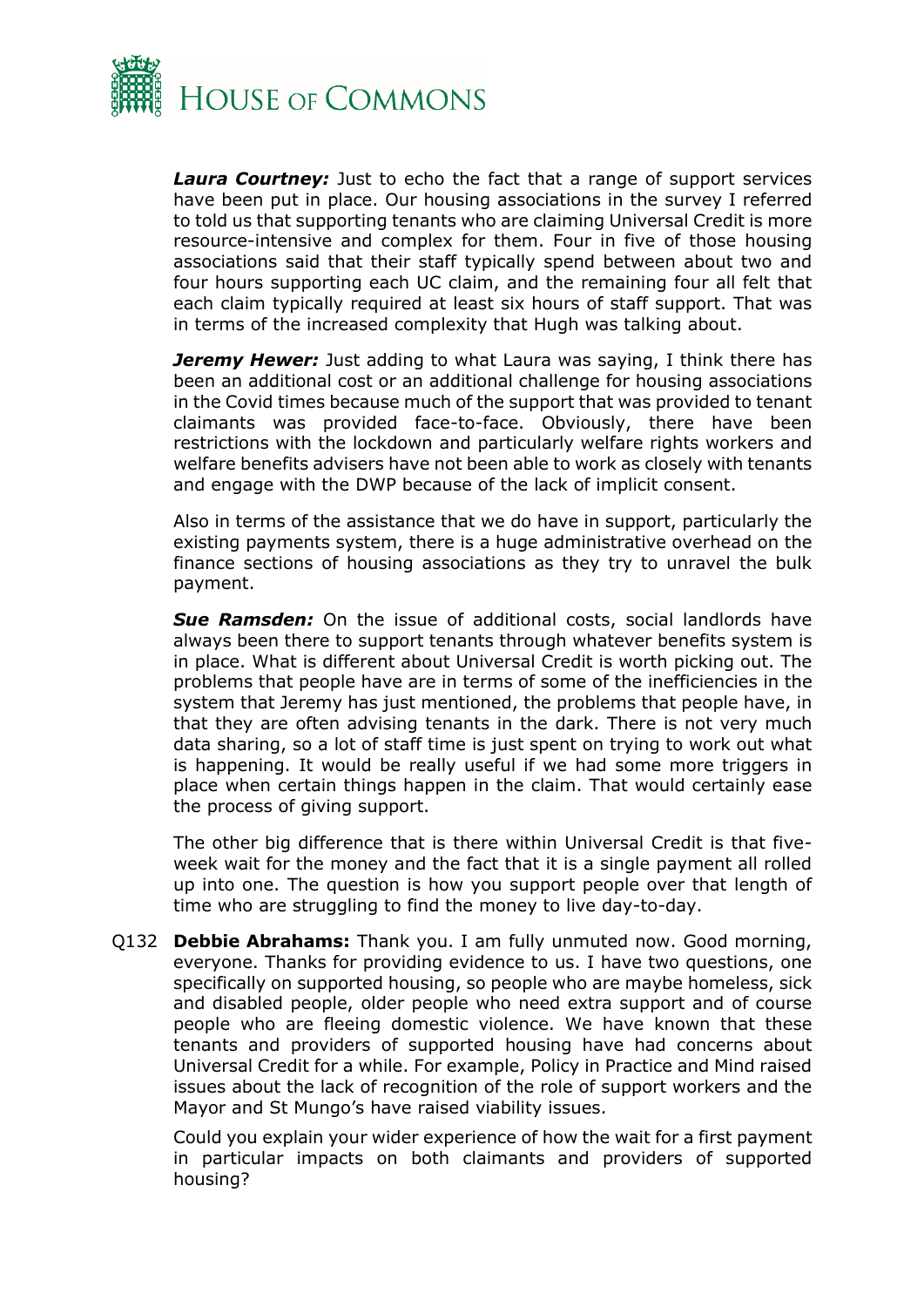

**Chair:** Who can start us off on that, the five-week wait in supported housing?

*Hugh Owen:* We have a significant number of supported housing savings. The difference with supported housing is that for the vast majority of people living in supported housing, their housing costs are still being paid through housing benefit, but clearly living costs are being paid through Universal Credit. Some of the problems that we have already probably discussed and alluded to and some of the figures that I quoted, which were not from our supported housing tenants, are almost certainly magnified. Certainly, anecdotally I hear things from colleagues that would suggest that is the case.

Given the complexity of people's lives and their lack of access to digital services—we do provide that within our schemes and there can be literacy issues, there can be language issues, there are a whole host of additional complexities in people's lives—support workers need to be put in a position, and are not currently in a position, where they can very easily deal with DWP staff and escalate concerns. We have raised that with them. We have done some work with Policy in Practice some time ago, a couple of years back, where we have specifically raised this and said there almost needs to be a slightly separate system for supported housing.

We have something at the moment called trusted partner status, which works really well. It is limited, but it works well. It provides us with some access, limited access, to DWP and the information that it has. We felt that it might be appropriate to explore a parallel system for supported housing that basically puts support workers in a position where they are far more able to represent the people that they are working with who have complex problems and escalate issues quickly to be able to act with implicit consent rather than explicit consent all the time and just have a slightly different status and a different relationship. We sense that they could be hugely helpful to the DWP in sorting problems out.

**Sue Ramsden:** Hugh is absolutely right in terms of the potential role that support workers could have in helping people and easing some of the problems within the system, if we just had a bit more data-sharing between DWP and housing associations and recognition of the status of support workers.

Just to add on to some of the problems between Universal Credit and supported housing, it is the case that sometimes the housing costs can fall down the middle between Universal Credit and housing benefits. There is a problem particularly in terms of communication between the DWP and the local authority in terms of making sure that the claim is paid.

We should recognise that at a local level Jobcentres now have leads around homelessness and vulnerable people and domestic violence, and certainly we have seen relationships improve at a local level and partnerships building around making sure that people do get the support to make the claims that they need. I am hoping that the DWP has learnt from some of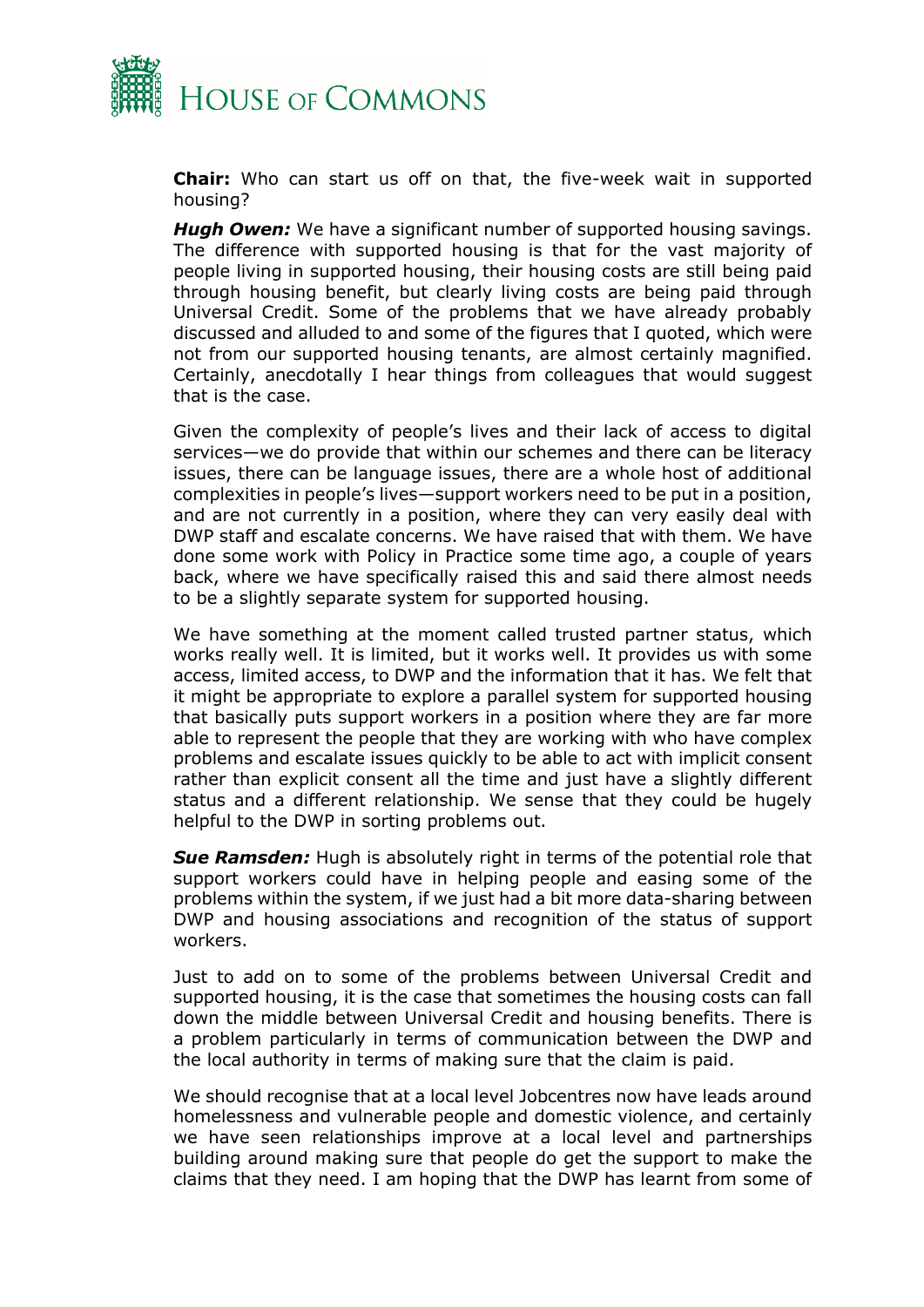

the experiences of this crisis around how it has relaxed certain rules around conditionality and how it deals with people as individuals, and we can learn form that as we go on in terms of how we can better support vulnerable people.

**Laura Courtney:** Just to say not in relation to supported housing, but in terms of the alternative payment arrangements that exist, which can be very helpful in terms of making sure that vulnerable people avoid the kinds of rent arrears that we are talking about, making that system work as effectively as possible is important for the vulnerable people as much as for the landlords. There are issues with it at the moment. A new system has been created that better aligns the systems of landlords with the DWP, which we are hoping can be brought through as soon as possible.

This choice to have an alternative payment arrangement, while it is not necessarily for everyone, can be helpful in terms of people in vulnerable and complex positions.

**Chair:** Thank you. Was there another point you wanted to pick up, Debbie?

Q133 **Debbie Abrahams:** There was, if I may, and this is a more general point about local housing associations. My own housing association, my Key Housing Association, has indicated that UC arrears affect its ability to build more social homes. I wondered what the evidence for this was more widely, and in particular how again the impact of the wait for the first payment and the arrears related to that has that knock-on effect.

**Sue Ramsden:** Obviously, arrears have an impact on the overall financial health of a housing association. Housing associations can invest in and build new properties alongside some capital investment from the Government, but also using their own funds and their own ability to borrow money. That is the housing association model. A combination of arrears and the cost of rent collection takes away from that ability to build at a global level.

As we heard from the witnesses that you heard earlier, the actual picture on arrears is complicated, and then the particular impact of the five-week wait upon arrears is complicated. There is a pattern that in some instances a problem occurs before the claim is made and that is something that we need to understand better. Is that a problem of people not claiming on time? The backdating rules within Universal Credit are very tight. It is very difficult to get a claim backdated.

The DWP has undertaken some quite extensive research to better understand the relationship between Universal Credit and arrears, matching the DWP data and the housing associations' data in terms of arrears levels. We are still waiting for that to be published. One thing I would perhaps urge the Committee to take up with DWP is the importance of that work being published. It is potentially a very rich source of understanding in more detail this problem. Certainly, arrears for people on Universal Credit are a symptom of some kind of problem, and we all need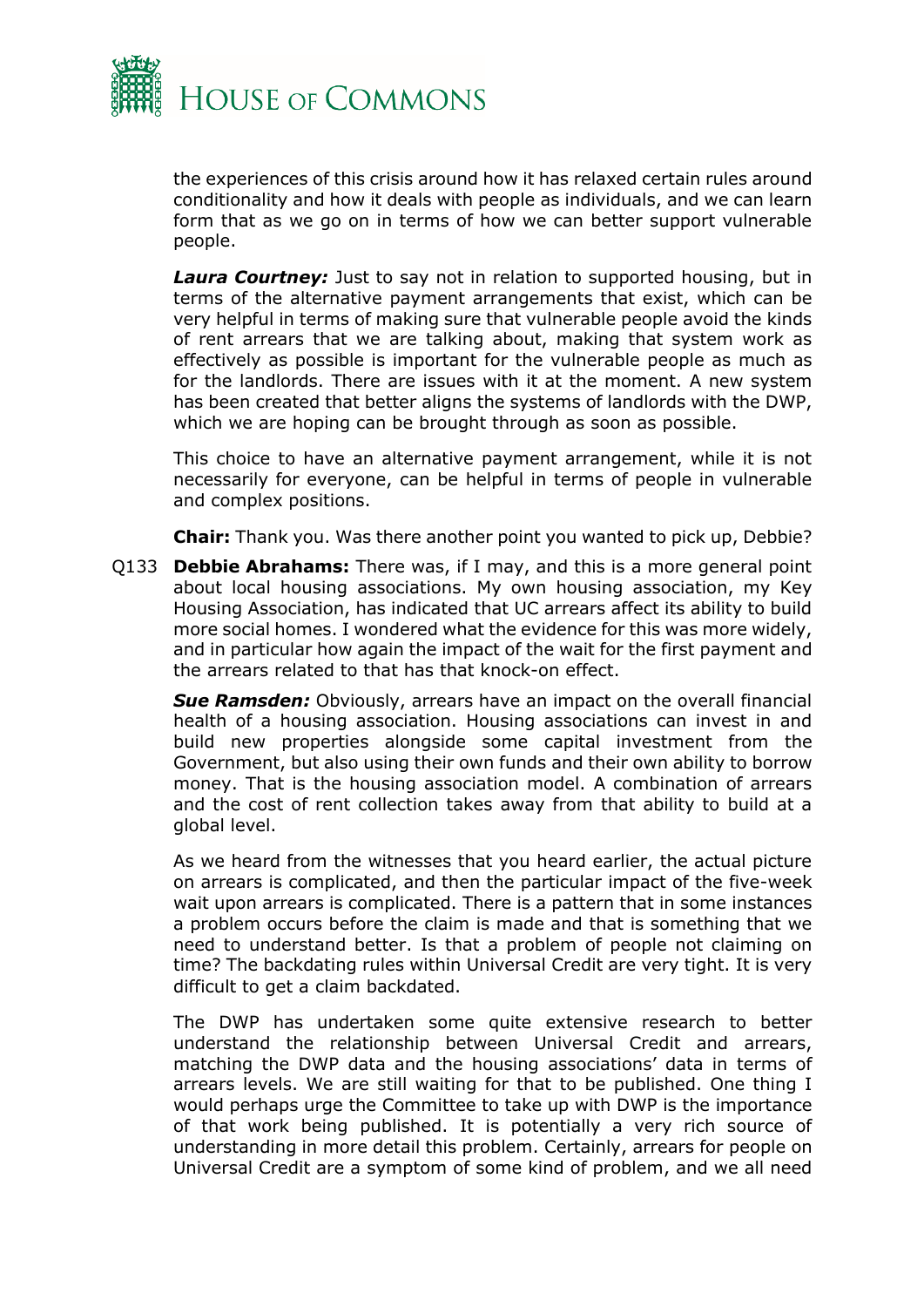

to learn from the data in terms of understanding what the solutions to that problem are.

Q134 **Chair:** Has publication been delayed on that?

*Sue Ramsden:* Certainly, I know the work has been delayed because of the crisis.

**Hugh Owen:** If I could just add to that, as Sue said, the cost of carrying significant arrears adds to the series of financial burdens that housing associations—in England, anyway—have been through, four years' worth of rent cuts. The costs of doing a lot of things, including building houses, has risen quite significantly. We are all trying to stretch ourselves to help the country get to the target of 300,000 new homes per annum, and we are woefully short of that. The additional costs, the costs that I described, but also the costs of rent arrears certainly do not help. If we did not have that, we would be able to stretch ourselves further. We have a finite capacity. Our lenders keep a very close eye on us. Predominantly our funding does come from lenders. We do get some Government grant, but it predominantly comes from lenders and so our viability is absolutely critical.

Just to give you a sense of the scale, at Riverside, while Universal Credit claimants represent around 30% of our social housing tenants, they account for 60% of arrears now, which totals £6.29 million as of last week. We are carrying significant arrears. Some of those would have been there anyway because, prior to people moving on to Universal Credit, our housing benefit claimants had arrears, too, but they are significantly higher–140% higher on average than for those on housing benefits.

There is absolutely an impact on financial capacity. I mentioned the additional administrative costs, which are estimated probably at around  $£1$ million per year. If we could use that to repay additional borrowing and lending, we would be able to build significant additional homes. There is no doubt about that. No, I think it is an issue and it is right to raise it.

Q135 **Chris Stephens:** My questions are for Jeremy in the Scottish Federation of Housing Associations. Jeremy, thanks for joining us. Jeremy, you will be aware of the debate that is going on about whether there should be a cap on the level of advance payments, and obviously I am aware that the Scottish Federation of Housing Associations has a view that there should be a cap. Could you just explain the thinking behind that? Is there any particular level at which you think the cap should apply?

**Jeremy Hewer:** Our concern about the advance payments is it usually includes the housing costs. Our members have found quite often those advance payments are not used to pay the rent, the housing cost element. There are a couple of things here. One is that the advance payments are made very early in the claim, in fact before all the verification procedures are going through, so somebody can ask for an advance payment and say, "These are our costs," and then you found out subsequently that their costs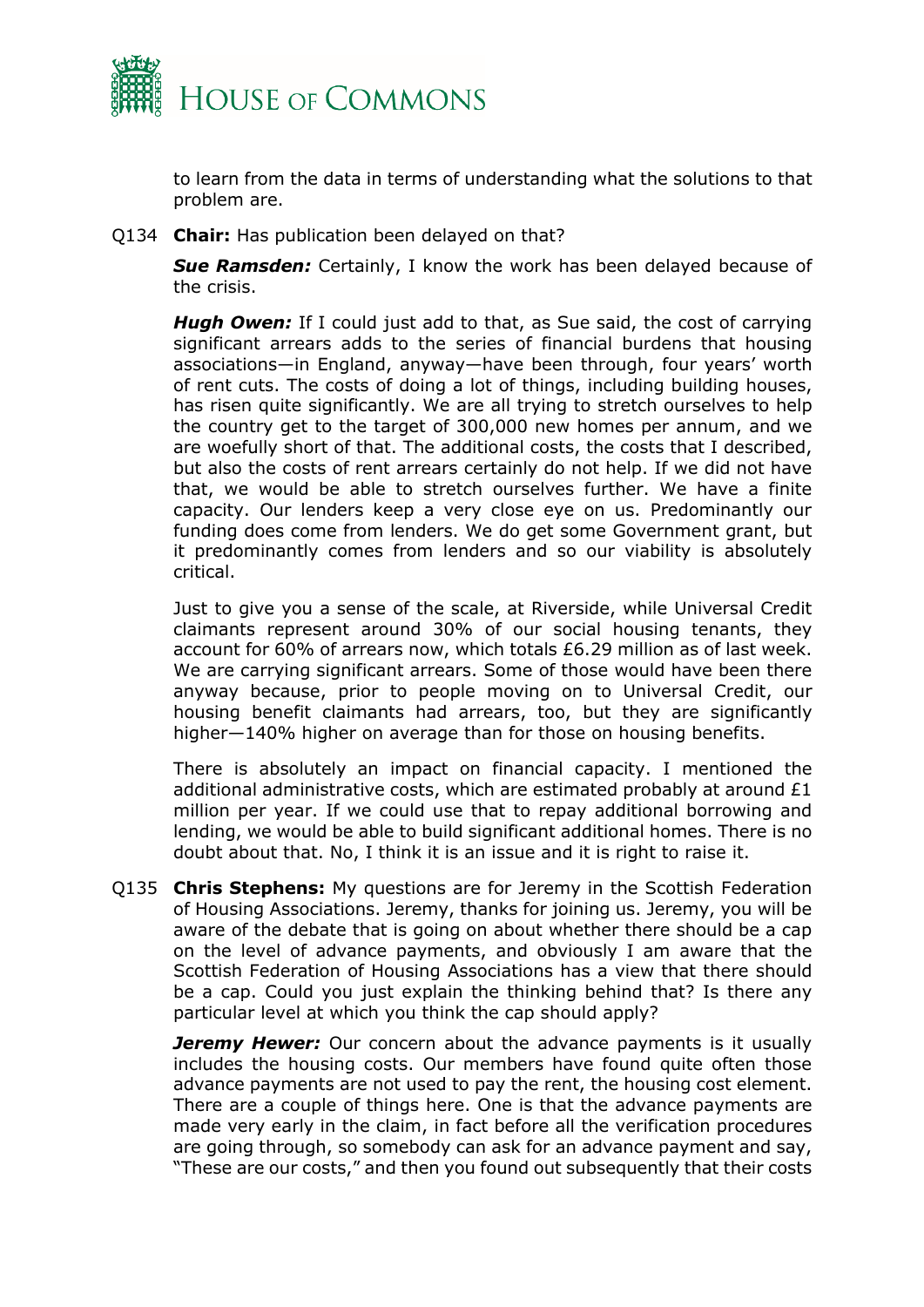

were not anywhere near that. They have taken out the loan; it has to be repaid; and they are saddled with a debt.

Also because of the quick—quite understandable—desire of the DWP to get advance payments so people are not in difficulty, there is no opportunity for the housing associations to engage with the individual to discuss with them their budgeting responsibilities and what they need to do in terms of paying their rent. In fact, if you excluded the housing costs from an advance payment, the housing association may still not get the money, but at least they have an opportunity to talk to the tenant and hope that when they get their first payment after five weeks, the housing cost element will be used to pay the rent. There is that.

Also in terms of the tenants who have migrated from legacy benefits, at the moment you have the two-week housing benefit run-on, and from July I believe you are also going to get basic allowances for JSA and ESA, a two-week run-on as well. They do help. I would say that the housing benefit run-on has helped, but that only helps people who are migrating from legacy benefits to Universal Credit. I think a lot of new claimants, particularly now, will have been in a difficult financial situation that they do not have the savings and they do not have the resources and they could also do with a two-week run-on.

My suggestion would be that if you had an advance that was say 50% of their monthly personal allowance, rather than that being an advance, ideally if it was an initial grant in the same way that you have the run-on, which is in fact a non-repayable grant. People who have probably gone through a fairly traumatic experience in having to apply for Universal Credit because of some crisis in their lives, whether they have lost their jobs, they have had a bereavement, a relationship break-up, that would at least help them make the transition.

Q136 **Chris Stephens:** Thanks, Jeremy. I know that there are others that want in, but I wonder if I can continue with Jeremy just now because there are some Scottish-specific things as well. You talked about a non-repayable grant at some point in the process. Is there a particular period that you think that should apply to? Should it be when someone is eligible or should it apply to someone who has had to wait more than five weeks because, for example, they are waiting for a work capability assessment or something like that? Is there a fixed view from the Scottish Federation?

*Jeremy Hewer:* No. We were just thinking from the perspective of if the Universal Credit claim went through normally. At the end of the five weeks, they would get their money in full. If there are problems or hitches, then there have to be other mitigation measures in place as well.

*Jeremy Hewer:* Could you repeat the question? I think there was a bit more.

Q137 **Chris Stephens:** No, it is fine. No, you have answered it, and I am sure other colleagues will come in. Obviously, Scotland has the option of the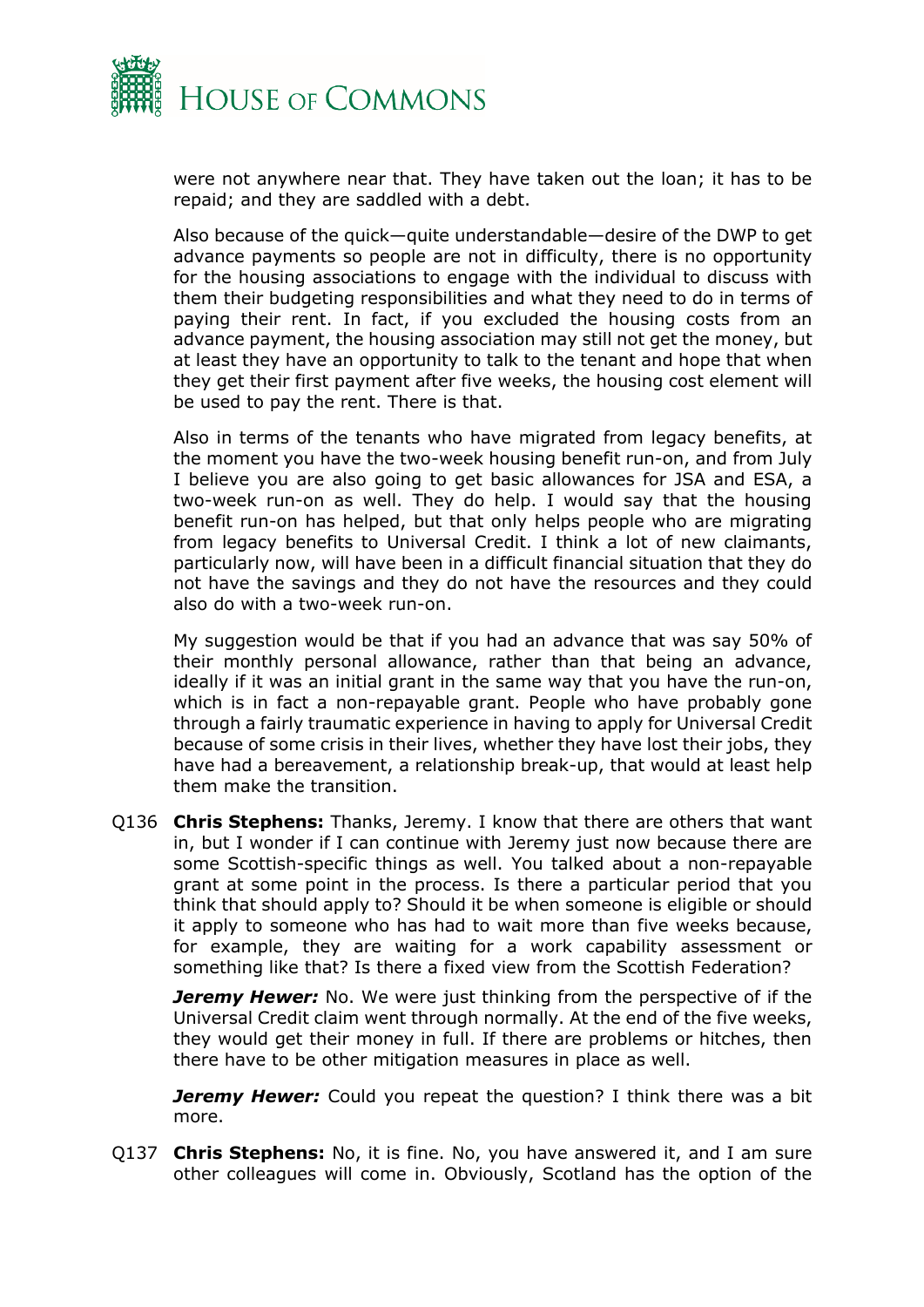

fortnightly payment, Jeremy. If you could explain to Committee members, how is that assisting claimants in managing the rent money?

**Jeremy Hewer:** The twice-monthly payment, about 27% of Universal Credit claimants in social housing use it in Scotland at the moment. I do not think it has achieved its full potential yet because of the payment system that we have. What we were desperately hoping for—and I think it is the same for the rest of Great Britain—was the roll out of the new payment system that would align the Universal Credit rent payments, the managed payments to landlords, with the date that the claimant got their own money, because everybody would be in a far better position to understand where they stood. If you got that, I think there would be a lot of interest in having twice-monthly payments.

The other disadvantage is that the twice-monthly payments are only offered in the claimant's journal after their first payment, so they have already, if you like, endured the first five-week wait before they get that money. It may not be that attractive. Particularly with the onset of managed migration, if that twice-weekly payment were asked for from the get-go, it would smooth the process for many claimants who would be among the most vulnerable.

Q138 **Chris Stephens:** Turning now to the alternative payment arrangements and the experience of the Scottish Federation of Housing Associations, how long is that taking and what problems can that cause for both the claimant and/or the housing associations that you represent?

**Jeremy Hewer:** It is patchy, I would have to say. It is not a consistent service. Sometimes it is very good. I asked members what their experience was. If they are on the landlord portal and they are a trusted partner and they have applied for the alternative payment arrangements, it is assumed that they have it. In terms of being notified if an alternative payment arrangement is stopped for some reason, it can be much further down the line before they are advised, if they are advised at all by the DWP. Sometimes they do get a notification.

We still have the issue about split payments in alternative payment arrangements. They are still not done and there seem to be a pitifully small number across the country of split payments. I cannot believe that there is not a greater need for that anyway. The Scottish Government are still in negotiation with the DWP about having split payment as a matter of choice.

Q139 **Chris Stephens:** I think the issue of a separate agreement is something the Committee will look at again in the future. I am just curious about one of your answers there. You had said "those in the online portal," so maybe just for the benefit of the Committee, do you have members who are not yet on your online portal and do you have a particular percentage in this case?

*Jeremy Hewer:* Most are. I think there may have been one or two who thought it was not worth going on for the number of Universal Credit claimants that they had, small co-ops. By and large, all social landlords are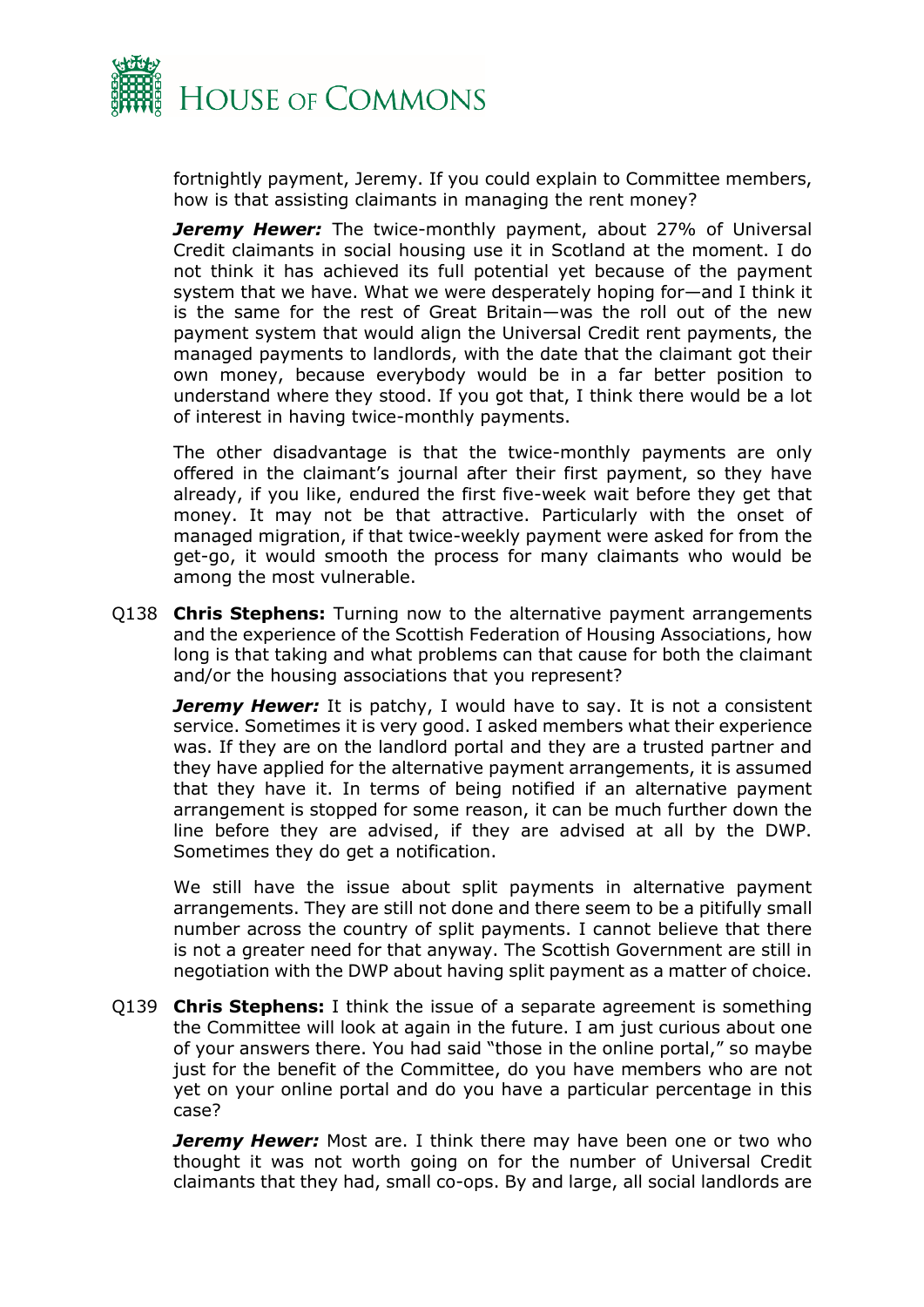

now on the landlord portal. To echo what Sheila McKandie was saying earlier, it has been a very positive move, although it is still a bit of a oneway traffic in terms of the information exchange between the DWP and landlords. The new advance payment system will be such a game-changer, I believe. It has been piloted in some associations, I think mostly in England, and the feedback has been very positive. It would completely change the relationship that landlords can have with individual tenants.

**Chris Stephens:** Thanks very much, Jeremy. Chair, I think I saw some hands up to answer some questions, but I am conscious of time, so I will leave it with you.

**Chair:** We need to move on. There may well be other opportunities in a moment for the witnesses to make the points they wanted to make.

Q140 **Nigel Mills:** I know we have discussed some of this before, but does the panel have any views on any of the mitigations that the Department had put in place previously, perhaps those that have been more effective and perhaps those have not been effective, and maybe any ideas the panel would have to fix this problem if the Department is not keen to abandon the five-week wait completely?

**Laura Courtney:** The learning from our research and our ongoing work with members is that the five-week wait under Universal Credit results in an increase in rent arrears for tenants and that repayment of advances makes it much more difficult for Universal Credit claimants to bring down the rent arrears.

We are also told that one of the mitigations that has been most helpful, which was coming through towards the end of our research period, was the two-week housing benefit run-on. As we know, there are further run-ons that are yet to be introduced, but only for those who go through under managed migration. There is no such protection for those who go through what they term natural migration, so through a change of circumstances or for new claimants. This tells us that it would be easier for all these claimants to achieve financial stability under Universal Credit if the DWP was to be able to provide the same kind of non-repayable payment during the first five weeks of the Universal Credit claim.

We see that this has been recognised for those who are going through that managed process, so there is an inequity there with those who are going through in different circumstances. We do not suggest very specific ways in which this should work, because that has to work across more than the housing sector, but what we do say is that the run-ons that have been introduced of legacy benefits only for those who are going through managed migration obviously recognise that initial financial difficulty and the likelihood of falling into debt, which does not help Universal Credit to achieve its aims. Therefore, a similar kind of non-repayable payment at some point during that first five weeks would be the most effective mitigation of that.

Q141 **Chair:** Laura, before bringing in other witnesses, can I ask you to confirm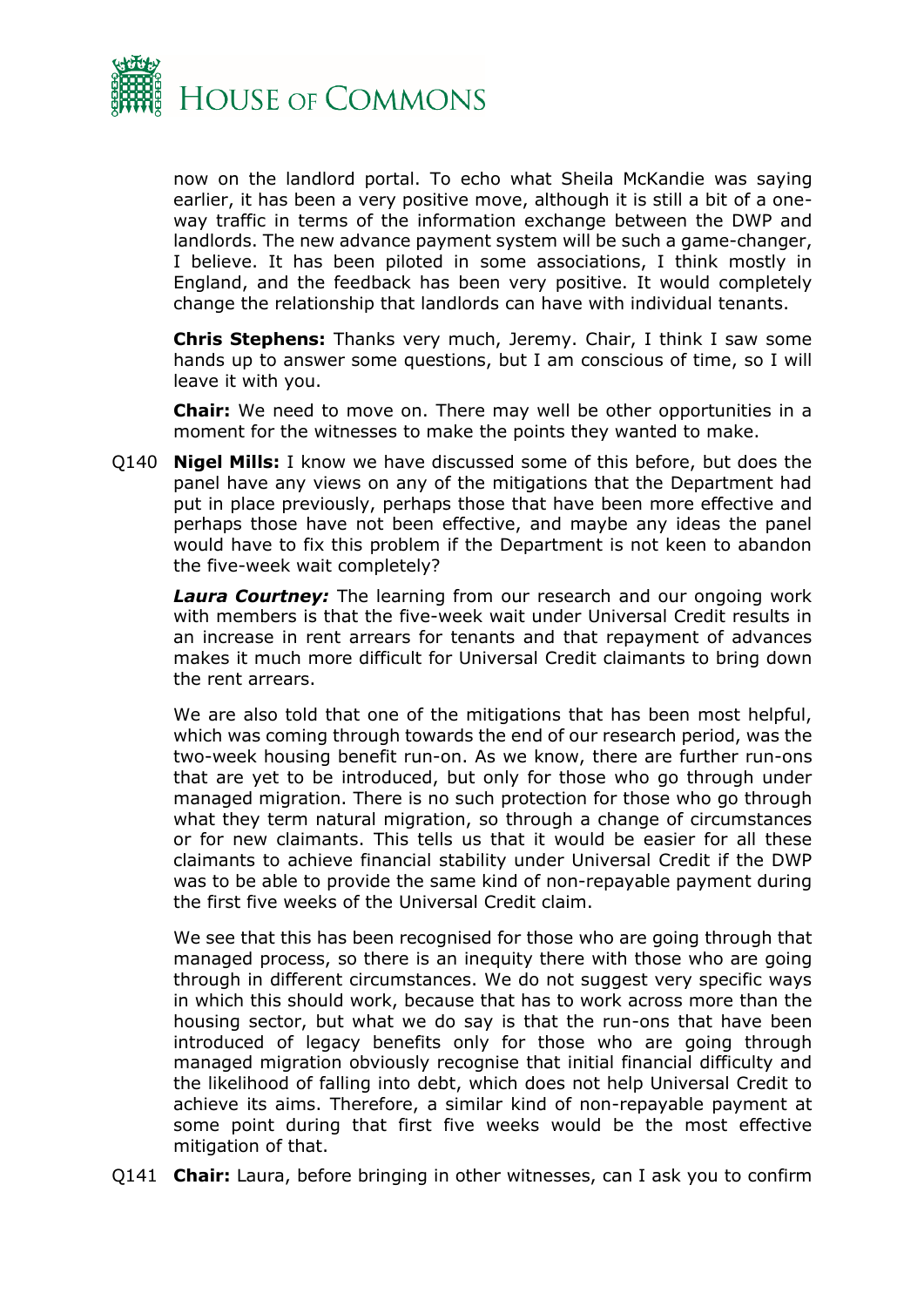

this: is it correct that your report showed or found that the average rent arrears for housing association tenants in Wales who claimed Universal Credit were more than double the amount for those who claimed housing benefit? Is that correct?

*Laura Courtney:* Yes, absolutely. As you say, it was a much higher level of rent arrears as well as more of the Universal Credit claimants being in rent arrears. We did qualitative research around that as well with in-depth interview participants, with those who work very closely with tenants in the welfare teams. They attributed this high level of rent arrears to the fiveweek wait, particularly for those who are used to the weekly schedule, either being paid weekly or the weekly schedule of housing benefit. They also said that the fact that the advance payments result in a debt and a deduction from the level of housing benefit—which has been determined that tenants need to pay their rent and live on—that makes it much more difficult to bring the level of arrears down.

**Chair:** Do any other witnesses want to comment on mitigations? You are muted.

*Hugh Owen:* Apologies. Thank you, Chair. Our view would be clearly the ones that put cash in the pocket of the claimant have been the most effective mitigations. Other colleagues have mentioned the benefit run-ons and we would agree with that. We see in fact that the increase in arrears of our existing tenants who move on to Universal Credit is significantly lower than the increase in arrears experienced by new claimants. They are new arrears, in fact. I think that is partly as a result of benefit run-ons.

The other one we should mention, although it is not specifically in mitigation around the five-week wait, is the additional standard allowance that is being paid under Universal Credit as part of the package of measures to deal with the current pandemic. Obviously, that puts people in a better position to repay the advance payments that they have had. They have roughly £20 a week more added to their standard allowance. That is going to come to an end in March, so we are going to face a bit of a cliff-edge there.

Certainly, something that we have said—and this goes to probably the least effective of the mitigations that have been offered—is the whole advance system as it currently stands and is currently designed. One of our money advisers described it to me as a very irresponsible form of lending, the likes of which a bank would never get away with, because there is no real consideration of the ability of the person who is taking out that loan, and that is what it is, to repay.

We think there are a number of things that can be done about that. A colleague from Scotland mentioned—and I think this is absolutely critical taking the housing cost element out of that. Our view is that if someone applies for an advance, that is very clear evidence of financial distress, and the DWP could easily take the view that that should trigger an alternative payment to the landlord immediately, the housing cost element.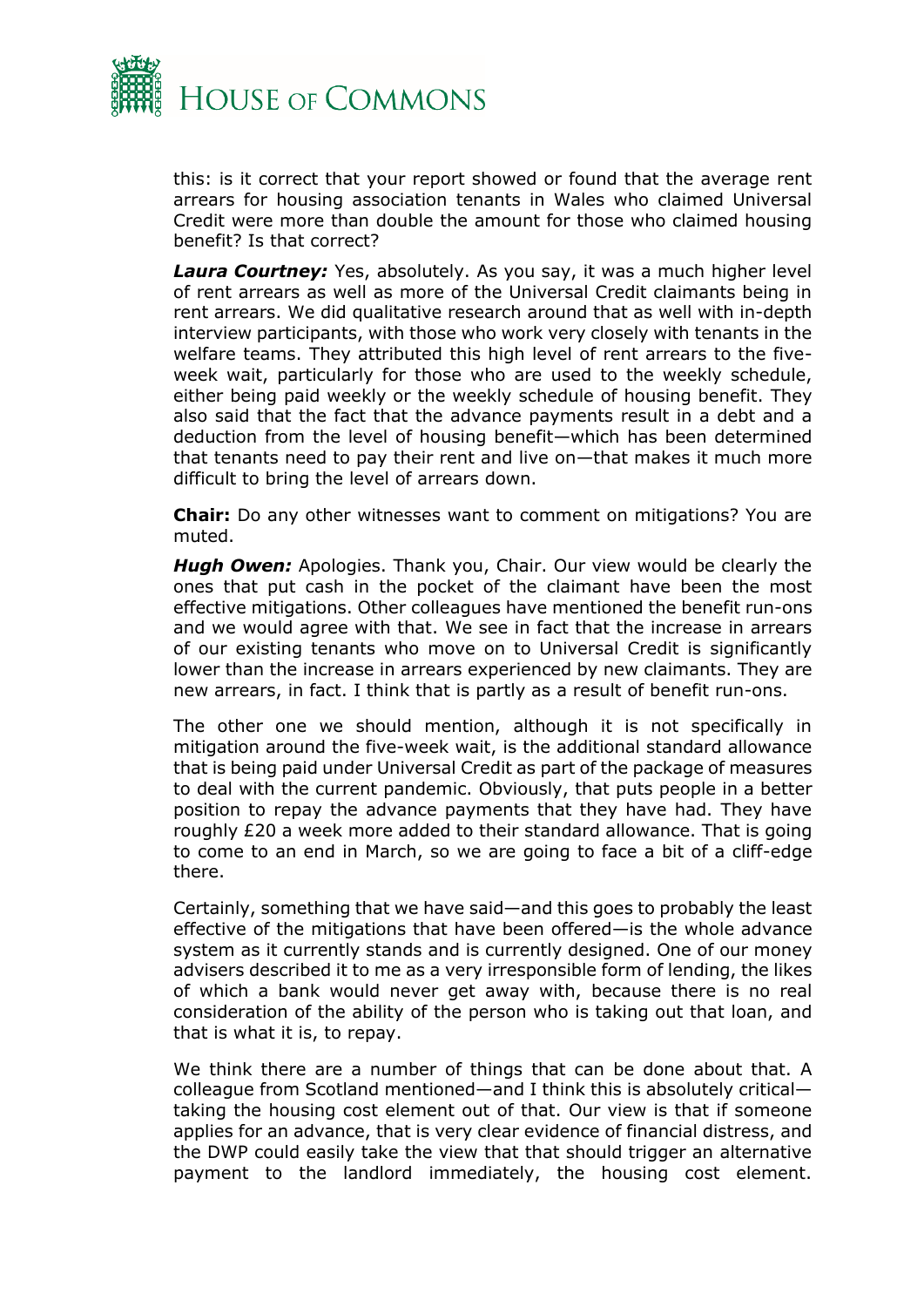

Unfortunately, too often, the experience has been that people have been paid the money—and again another colleague has mentioned that that money gets paid really quickly—there is no notification to the landlord and often it is gone. It is gone on real, essential living costs. Sadly, that often is not the rent, in our experience, and we have a lot of empathy and sympathy for tenants, but ultimately the rent is due.

If the rental element were taken out of that, first, it would reduce the level of the advance payment and therefore the repayment schedule and the burden of repayment. Secondly, it would ensure that the rent is paid, or at the very least, even if that is not paid directly and automatically by DWP, the easy thing for it to do would be to inform the landlord immediately, so a landlord can put an APA in place. Again, referring to a comment that has already been made, we are certainly in a position—we are a trusted partner, we are using the portal—where we can get an APA in place really quickly. If we know very early on in the claim that an advance payment has been requested, we could get an APA in place quickly and effectively get that first payment made and set the journey off in terms of rental payments positively.

**Chair:** Nigel, I think Ms Ramsden would like to come in and Mr Hewer as well. Can we take those two comments very quickly and then come back to Nigel?

*Sue Ramsden:* On measures that would mitigate the impact, I do think we need to look at backdating claims. If somebody does not make a claim on time straight away, then the five-week wait is extended beyond five weeks. Certainly, I think it could be a bit more flexible about backdating claims. If people have an awful lot of things going on, they are not necessarily completely clued up about making the Universal Credit claim and they need to make it immediately.

*Jeremy Hewer:* I was going to mention backdating claims as well—that is quite important—but also implicit consent, particularly in the lockdown period. It would make a great help for claimants.

The other thing, Hugh mentioned the additional money that has gone on Universal Credit. I would just point out that those who are on legacy benefits have not had that benefit of additional money. Particularly if you have people who are disabled and may be on legacy benefits, they are not going to get that help that they may well need just as much.

**Chair:** Yes, a point the Committee itself has made in our report earlier this week. Nigel, did you want to come back?

Q142 **Nigel Mills:** Yes, back to perhaps some of the questions I asked the previous panel. Aside from not making the claim as soon as perhaps people could do, this is a timing question. People get the benefit to pay their rent. Is there any way of housing providers lining up when the rent is due to be paid to when Universal Credit is paid to try to avoid triggering arrears and the tenant then has to worry about a prolonged time or is that just not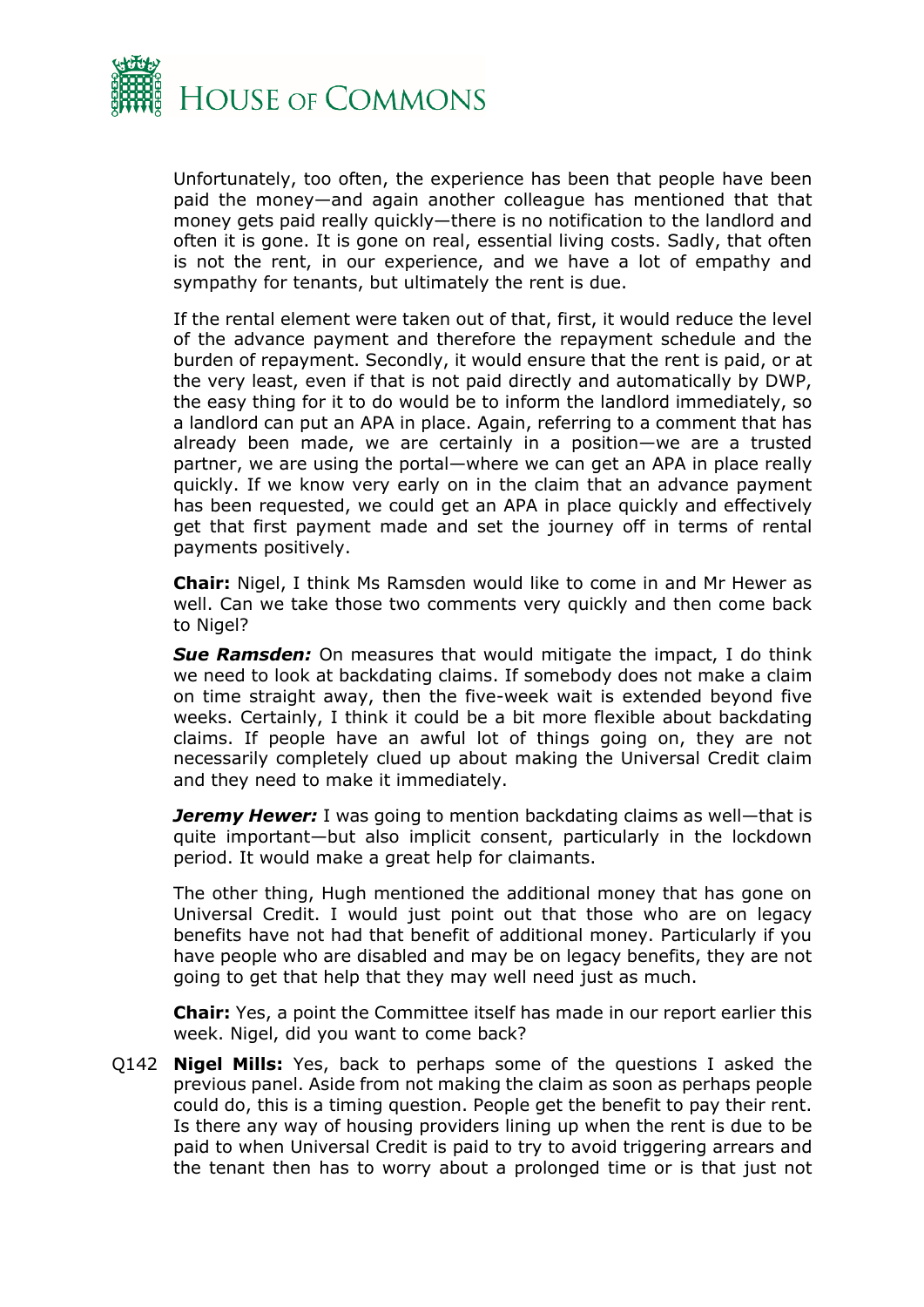

#### practical?

*Sue Ramsden:* Lots of landlords have introduced, as a result of Universal Credit, much more flexible expectations around when rent will be paid and have developed quite sophisticated forms of IT to track these payments on a daily basis. Obviously, people are receiving a monthly amount. How that interacts with a weekly rent and when that rent is due is never going to be perfect. The question about that flexibility and overall how it contributes to arrears, you still need to remember that sometimes the Universal Credit payment does not cover the rent. There are shortfalls because of the benefit cap perhaps or because of the spare room subsidy.

Also there are the huge problems that Jeremy has already alluded to in terms of the system by which the landlord receives the money, where the money is being paid direct to the landlord. The tenant thinks the money has been deducted from their benefit. That money could take seven weeks to arrive on the tenant's account and the landlord has no security assurance that that money will come in, so the landlord will continue to chase the tenant. That wastes an awful lot of people's time and causes an awful lot of distress. It is important that that is taken out of the system as soon as possible by introducing this new system that is already there. It is designed; it is tested. It just needs to be rolled out.

Q143 **Chair:** Are there any other comments on alignment from any of the other witnesses?

**Hugh Owen:** Something that would be helpful and sounds very simple is to let the landlord know through the portal about the date on which the tenant is being paid. We do not know that, so we have to guess it. If we know the date that the tenant is being paid, that helps us in terms of the proactive management of the relationship that we have with the tenant and knowing when to call them or when to text them or when to intervene. Just that one simple piece of information. If we know that the rent is coming in, the fact that it is paid monthly is something we can live with. To a certain degree, we have had to live with it under housing benefit, albeit for shorter periods. In a sense, the fact that the rent is due and it is going to be paid, if we know when it is coming in, that really helps and makes a big difference.

**Jeremy Hewer:** I would just say that Universal Credit was seen to help the tenants get used to the world of work. It would be nice if Universal Credit mirrored the world of work and it was the one that was aligned to the first of the month. Ideally, if you had a system where somebody claimed during the course of the month and they got a pro rata amount for the end of the month and they were on a monthly payment, that would reflect the world of work, particularly in respect of the recent Court of Appeal judgment that came out recently, if you could design it better.

Q144 **Chair:** That pretty much completes our questions. Can I just put one question to Ms Ramsden before we finish? The National Housing Federation has raised the problem of the 53-week rent year with the DWP. Can you